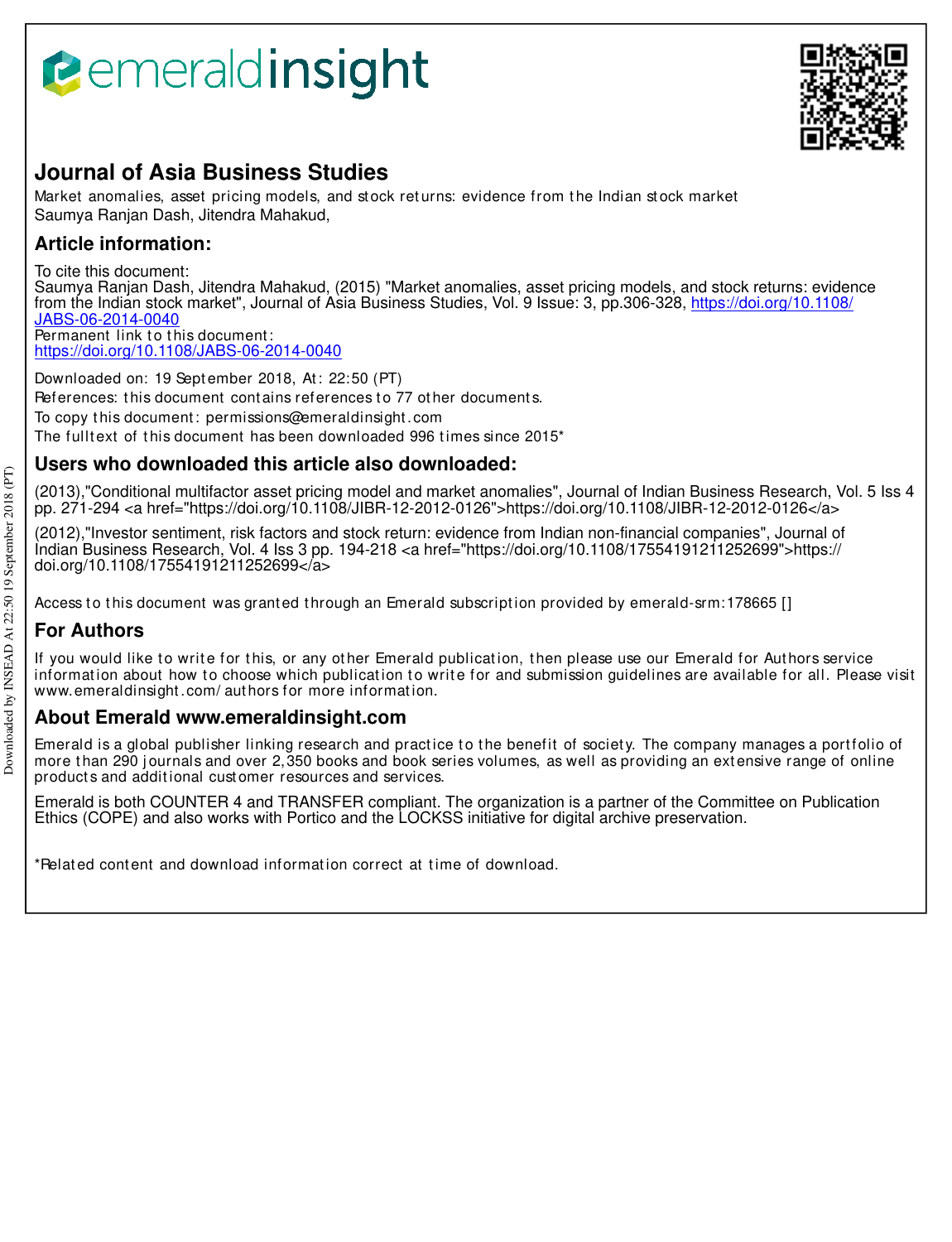## Market anomalies, asset pricing models, and stock returns: evidence from the Indian stock market

Saumya Ranjan Dash and Jitendra Mahakud

Saumya Ranjan Dash is based at Indian Institute of Management, Indore, India. Jitendra Mahakud is based at Indian Institute of Technology, Kharagpur, India.

#### Abstract

**Purpose** - This paper aims to investigate whether the use of conditional and unconditional Fama and French (1993) three-factor and Carhart (1997) four-factor asset pricing models (APMs) captures the role of asset pricing anomalies in the context of emerging stock market like India.

**Design/methodology/approach** - The first step time series regression approach has been used to drive the risk-adjusted returns of individual securities. For examining the predictability of firm characteristics or asset pricing anomalies on the risk-adjusted returns of individual securities, the panel *data estimation technique has been used.*

Findings - Fama and French (1993) three-factor and Carhart (1997) four-factor model in their unconditional specifications capture the impact of book-to-market price and liquidity effects completely. When alternative APMs in their conditional specifications are tested, the importance of medium- and long-term momentum effects has been captured to a greater extent. The size, market leverage and short-term momentum effects still persist even in the case of alternative unconditional and *conditional APMs.*

**Research limitations/implications** – *The empirical analysis does not extend for different market* scenarios like high and low volatile market or good and bad macroeconomic environment. Because of the constraint of data availability, the authors could not include certain important anomalies like net operating assets, change in gross profit margin, external equity and debt financing and idiosyncratic *risk.*

Practical implications - Although the active investment approach in stock market shares a common ground of semi-strong form of market efficiency hypothesis which also supports the presence of asset pricing anomalies, less empirical evidence has been explored in this regard to support or repute such belief of practitioners. Our empirical findings make an attempt in this regard to suggest certain anomaly-based trading strategy that can be followed for active portfolio management.

**Originality/value** – *From an emerging market perspective, this paper provides out-of-sample* empirical evidence toward the use of conditional Fama and French three-factor and Carhart four-factor APMs for the complete explanation of market anomalies. This approach retains its importance with respect to the comprehensiveness of analysis considering alternative APMs for capturing unique *effects of market anomalies.*

Keywords Market anomaly, Emerging market, Stock return, Momentum, Asset pricing model, *Risk factor*

**Paper type** *Research paper*

#### 1. Introduction

Identification and empirical validation of factors which explain the cross-sectional variation of expected stock returns has been one of the key issues in the investment management research. Over the past two decades, there has been considerable research to support that the predictable component of stock returns can be associated with several firm characteristics or commonly perceived market anomalies. The existence of anomaly effect as cross-sectional determinants of stock returns negates the cross-sectional relation between average stock returns and systematic risk measured by alternative asset pricing models (APMs hereafter). Interpretation of such empirical evidences across developed and

Received 20 June 2014 Revised 9 December 2014 Accepted 20 March 2015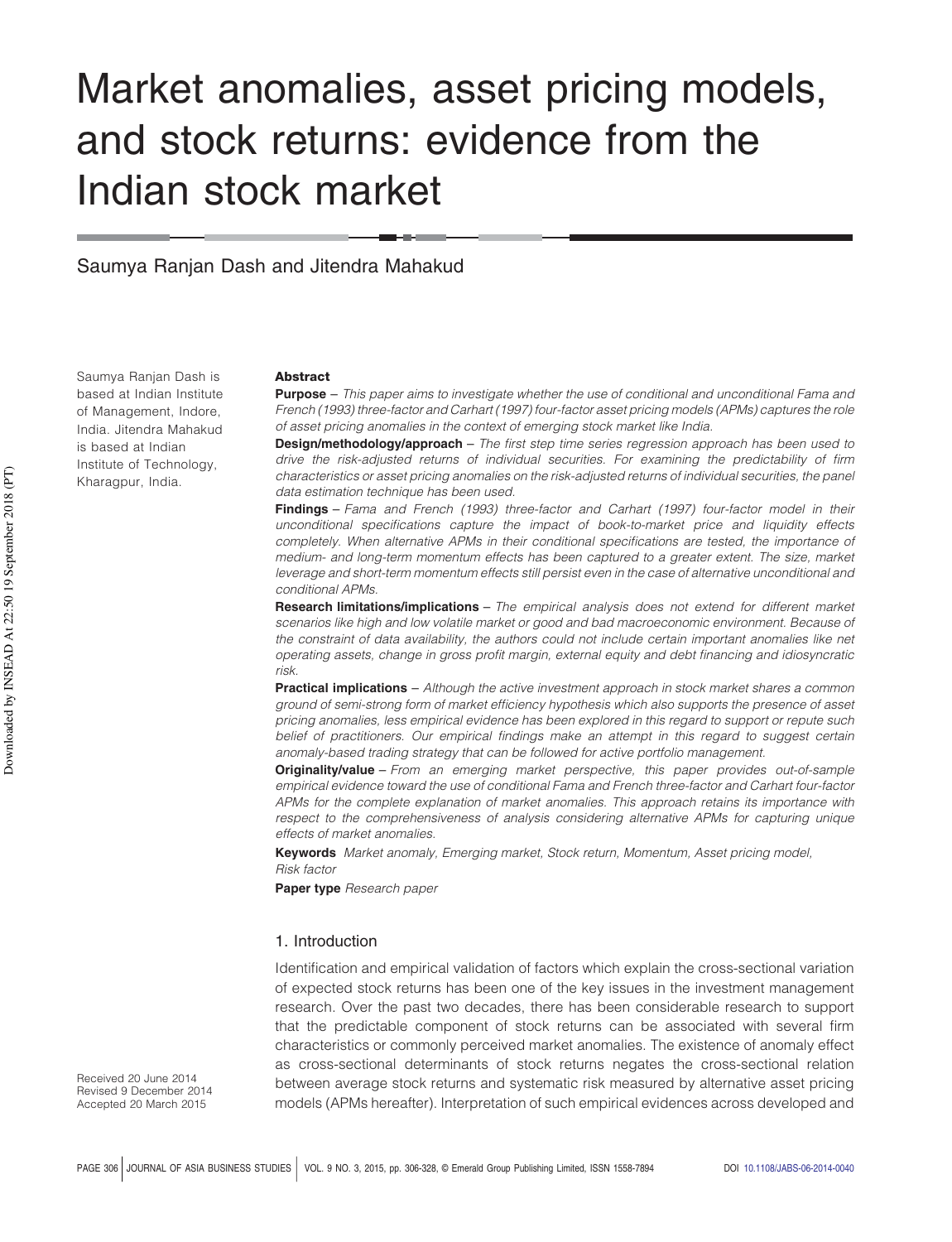emerging markets around the world is, of course, strongly debated. The present paper attempts to shed more light on this debate by investigating whether cross-section of expected stock returns is better explained by risk factors suggested by alternative APMs, or market anomalies. More importantly, we seek to examine the use of Fama and French (1993) three-factor and Carhart (1997) four-factor APMs in their alternative specification for the complete explanation of market anomalies.

The role of firm characteristics or financial market anomalies for the determination of cross-section of stock returns behavior (Amihud, 2002; Banz, 1981; Jegadeesh and Titman, 1993; Stattman, 1980) has long been recognized as a challenge to the central paradigm of the traditional asset pricing literature. In common, related literature suggests two competing arguments on the cross-sectional regularity of such anomalies. First, the apparent role of firm characteristics is the resultant of market inefficiency or profit opportunities, and they are mere chance results that often seem to disappear after documented in the academic literature (Dimson and Marsh, 1999). Second, the documented firm characteristics serve as proxies for the riskiness of firms and, therefore, serve as the better determinant of cross-section of stock returns behavior (Fama and French, 1992; Chan and Chen, 1991). However, the debate between the two competing arguments is still open and has drawn considerable attention in the investment management research.

Following the risk-based argument of market anomalies, the available literature conjecture that the identification and empirical validation of financial market anomalies have been indeed a joint hypothesis test of informational efficiency of the market and predictability of APMs (Schwert, 2003; MacKinlay, 1995). Rejection of the tests suggest that either the market examined is not efficient, i.e. market anomalies are mere chance results (Schwert, 2003) appeared due to methodological illusions (Fama, 1998), or the equilibrium APMs fail to properly describe stock returns behavior due to its inappropriateness, i.e. bad model problem (Fama, 1998; MacKinlay, 1995). However, if the joint hypothesis is rejected, it still fails to give a conclusive stand to attribute such rejection to either any one of the aforementioned hypotheses. For instance, testing a three-factor model (Fama and French, 1993) for explaining the cross-sectional regularity of firm size (MC) and book-to-market price (BP) ratio may lead to a situation where the proposed three-factor model may not be able to capture the MC or BP effects, even though the proposed three-factor model contains risk factors (small minus big, i.e. SMB, and high minus low, i.e. HML) that are empirically motivated from the risk-based argument of MC and BP. In such a scenario, it will be unconventional to argue that persistence of MC and BP effects are mere chance results or methodological illusions (Schwert, 2003; Fama, 1998), and premature to discard the claim that the systematic risk factors involved in the three-factor model (Fama and French, 1993) are inappropriate and subject to the bad model problem (Fama, 1998). Similar line of argument can also be advocated with respect to the four-factor model (Carhart, 1997), which augments the three-factor model with the momentum (MOM) risk factor. Given the case of an opposite scenario, i.e. if the factor models are able to explain the market anomalies, then also it will be premature to discard the propositions, e.g. stock market is efficient (anomalies are resultant of market inefficiency) or anomalies are mere chance results with no systematic risk attributes. We mention such an attempt as premature because this will discard the theoretical argument of systematic risk-based explanation for such firm characteristics, which motivates the development of alternative multifactor APMs (Carhart, 1997; Fama and French, 1993; Pastor and Stambaugh, 2003).

To circumvent such issues, in recent finance literature, attention has been gradually shifted from mere identification of market anomalies and testing their empirical cross-sectional regularities to a more fundamental question, i.e. what explains expected returns, risk factors or firm characteristics that are commonly perceived to be market anomalies. It has been argued that if the empirically motivated risk factors of alternative multifactor APMs (Fama and French, 1993; Carhart, 1997) represent market wide systematic risk, then after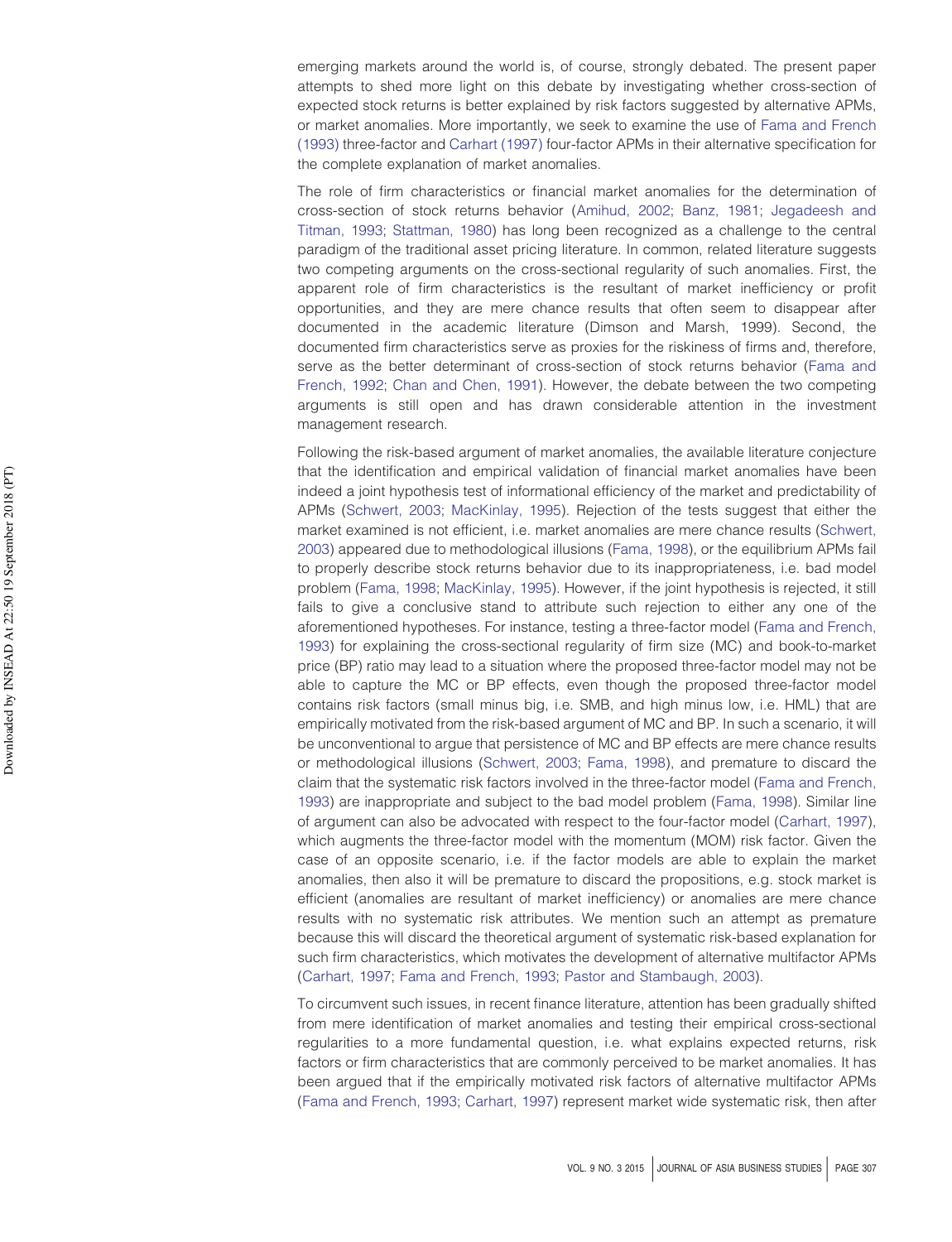making the stock raw returns risk adjusted using such systematic risk factors, the incremental explanatory power of the market anomalies for the risk-adjusted returns should be statistically insignificant (Avramov and Chordia, 2006 pp. 1002-1004). In recent years, following Avramov and Chordia (2006) argument that several studies in the context of developed markets examine the complete explanation debate (Antoniou *et al.*, 2007; Bauer *et al.*, 2010; Chou *et al.*, 2010). However, the universal validation of a particular APM is still inconclusive. Moreover, the available literature on this issue is quite minimal in the context of emerging stock markets. Given the far less universal dominance of any single APM, either in its unconditional or conditional specifications for capturing the market anomalies, it is imperative to assess the complete explanation debate in other emerging markets due to their different market structure (Biscarri and Espinosa, 2008; Drobetz *et al.*, 2002; Iqbal *et al.*, 2010; Jun *et al.*, 2003; Lim and Brooks, 2010; Morck *et al.*, 2000) and importance as a special case of international portfolio diversification.

Drawing motivation on such arguments, the present paper attempts to revisit the complete explanation debate, i.e. the applicability of alternative factor models for the complete explanation of market anomalies, in the context of an emerging stock market like India. To be more specific, the present paper seeks to answer two complementary research questions. First, whether the alternative APMs in their conditional and unconditional specifications are able to capture the unique importance of market anomalies. Second, do the market anomalies retain their cross-sectional return predictability potential once the raw return of individual securities are risk adjusted using the alternative unconditional and conditional APMs.

Our approach in this regard extends the asset pricing literature in two ways. First, given the distinctive nature of emerging stock markets, it helps to broaden our understanding in terms of the applicability of alternative factor models for the complete explanation of market anomalies. Over the years, asset pricing research in the context of emerging markets have attracted considerable attention because of the growth in market size, liquidity, liberalization of their markets and demand for international portfolio diversification. However, to our knowledge, none of the existing literature in the contest of emerging stock market has tested the applicability of such wide range of alternative multifactor APMs in unconditional and conditional specifications for the complete explanation of market anomalies. With special reference to the Indian stock market, this study retains its importance because of the stock market's unique nature in terms of the ownership structure, investor participation and the decade-long institutional reform process for enhancing the market efficiency. Second, it provides an out-of-sample evidence for the applicability of factor models to explain the anomaly effect for stock returns behavior. Such out-of-sample evidence from an emerging market is empirically more intuitive, as it is not highly correlated with the data used in previous research and free from the data-snooping biases (Lo and MacKinlay, 1990) associated with the developed markets.

Our results for alternative APMs specifications revel that, as compared to unconditional APMs, conditional models perform better to capture the market anomalies. Results reveal that considering several alternative APMs in their unconditional specifications, the BP and liquidity (LIQ) effects can be explained by the market risk factors completely. When the risk factors of alternative APMs are allowed to vary over time employing business cycle conditioning information, the importance of medium-term and long-term momentum effect have been captured to a greater extent. Although the active investment approach in stock market shares a common ground of semi-strong form of market efficiency hypothesis, which also supports the presence of market anomalies, less empirical evidence has been explored in this regard to support or repute such belief of practitioners. Our empirical findings make an attempt in this regard to suggest certain anomaly-based trading strategy that can be followed for active portfolio management.

This paper is organized into seven sections. Section 2 provides a brief review of related literature and elaborates the motivation behind this study. Section 3 outlines empirical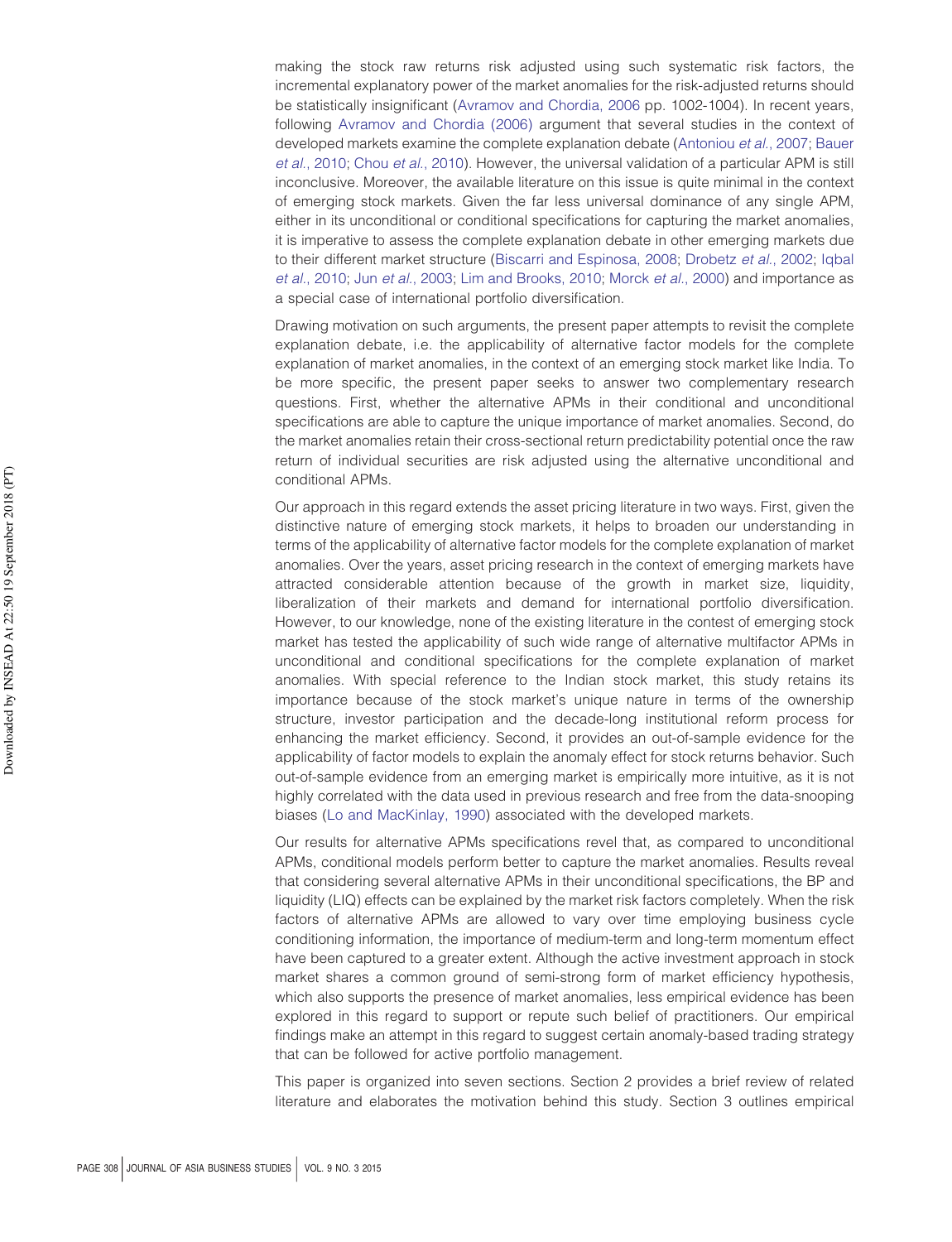approach. Section 4 describes the data and variables. Section 5 presents empirical results. Section 6 documents some robustness tests, and Section 7 concludes the paper.

#### 2. Related literature and motivation

Following the seminal work of Brennan *et al.* (1998), attention in the recent finance literature has been gradually shifted from mere identification of market anomalies and testing their cross-sectional regularity, toward the applicability of existing factor models for capturing the effects of such anomalies. Put it differently, whether the factor models are sufficient enough to subsume the return predictability of asset market anomalies, or still the anomalies retain their unique importance for the cross-sectional return predictability (Avramov and Chordia, 2006). In this section, we attempt to review a set of related literature that investigates the complete explanation debate in several developed and emerging stock markets. While presenting the respective studies in this area, we tried to emphasize in terms of the use of alternative APMs and their significance to capture the anomaly effect.

Brennan *et al.* (1998) lead the way in the US stock market by using unconditional Fama and French (1993) three-factor model find evidence that MC and BP effects are attenuated, while the MOM and LIQ effects persist. Further evidence to the debate on the application of factor models to capture the effect of market anomalies is provided by Avramov and Chordia (2006). In essence, Avramov and Chordia (2006) using US individual stock return data for the sample period July 1964 through December 2001 and employing six alternative APM attempt to find best APM for this debate. Avramov and Chordia (2006) find evidence that capital asset pricing model (CAPM) (Lintner, 1965; Sharpe, 1964), Fama and French (1993) three-factor model and Carhart (1997) four-factor model are not able to capture the MC, BP, MOM and LIQ effects in their unconditional specifications. In the European stock market, Bauer *et al.* (2010) find that unconditional three-factor model (Fama and French, 1993) fails to eliminate the size, value, liquidity and momentum effect completely.

Motivated with the success of conditional APMs, which accounts for time-varying nature of systematic risk premia (Jagannathan and Wang, 1996), recent literature also explores the complete explanation hypothesis using alternative conditional APMs. Using alternative conditional APMs tests, Avramov and Chordia (2006) show that conditional specification of Fama and French (1993) three-factor model is able to capture the MOM effect; however, it fails to capture the LIQ effect. Ho and Hung (2009) and Ho (2012) using US stock market data for the sample period July 1964 to December 2005 observe that conditional model specifications outperform the unconditional models in terms of capturing anomalies. Specifically, Fama and French three-factor model in its conditional specification is able to capture the impact of MC and BP effects on returns. Ho and Hung (2009) also find evidence to support the applicability of momentum augmented four-factor model to capture the effect of MOM and LIQ effect. Chou *et al.* (2010) for the US stock market find evidence that MC and BP effects are captured with the conditional Fama and French (1993) three-factor model, whereas MOM and LIQ effects are still persistent. In contrast to Avramov and Chordia's (2006) findings in the US stock market, Antoniou *et al.* (2007) and Bauer *et al.* (2010) for the European stock market observe strong MOM effect even after using the conditional multifactor APMs for deriving risk-adjusted returns of individual securities. To briefly sum up, the related literature across different developed markets suggest that the effects of market anomalies are not consistently captured through alternative APMs either in their unconditional or conditional specifications. Furthermore, the unconditional specification of APMs are less effective to capture the anomaly effect as compared to their conditional specifications (Antoniou *et al.*, 2007; Avramov and Chordia, 2006; Bauer *et al.*, 2010; Chou *et al.*, 2010; Ho and Hung, 2009; Ho, 2012). Most of the empirical research concerning this complete explanation debate has been focused on the developed markets, and limited attention has been paid to the emerging stock markets. Extending the available literature for the Japan stock market, Chang *et al.* (2010) observed strong liquidity effect even after making the raw return risk adjusted using alternative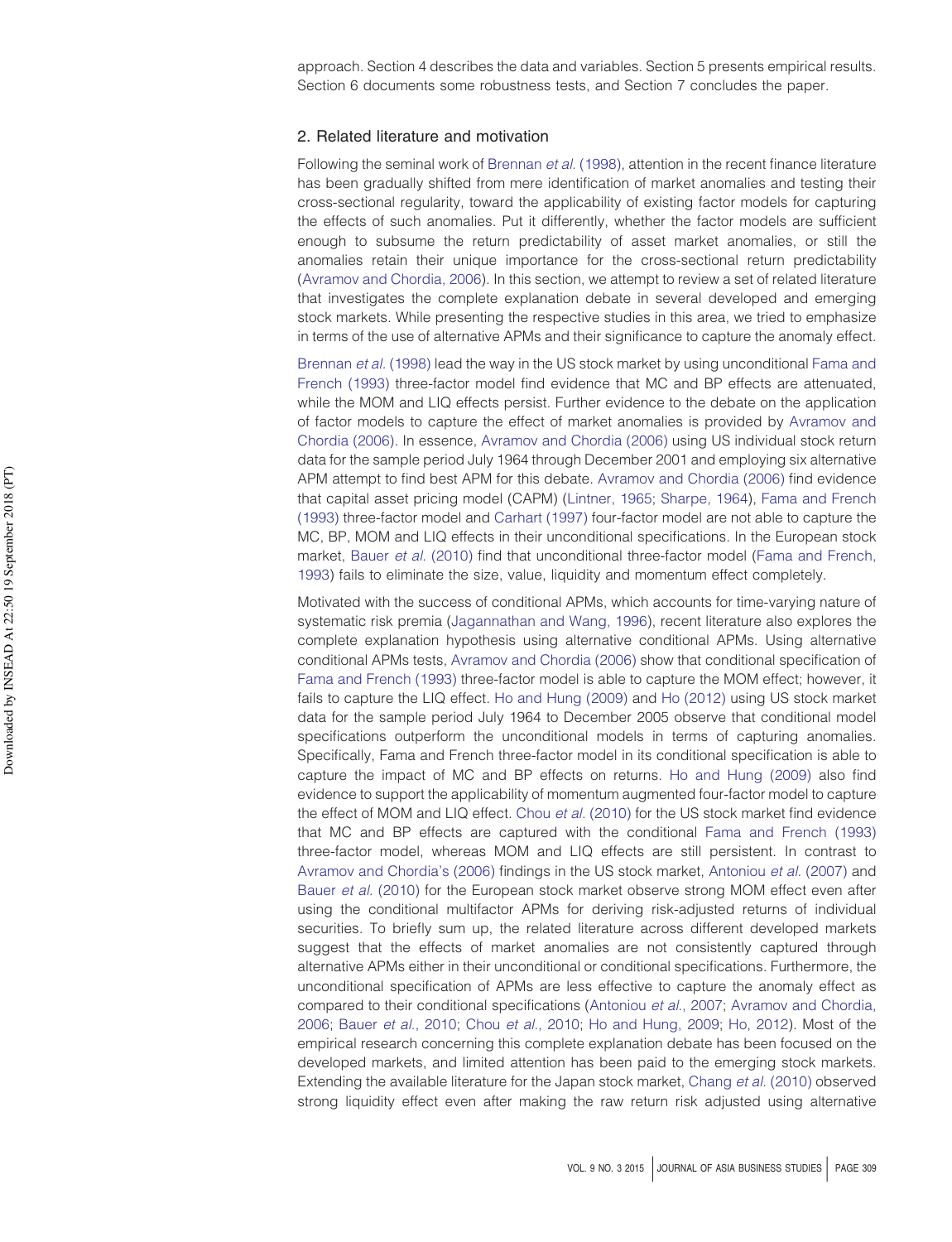multifactor models. Narayan and Zheng (2010) in the context of Chinese stock market find that five-factor model or Carhart (1997) four-factor model augmented with the liquidity factor is able to explain the LIQ, MC and BP effects but not the MOM effect. Using similar argument, Dash and Mahakud (2013) in the context of Indian stock market observe that five-factor model, i.e. Carhart (1997) four-factor model augmented with the liquidity factor helps to explain BM and LIQ effects, but not the SZ and MOM effect. Apart from the aforementioned two studies, the existing literature remains silent about the applicability of such research hypothesis in the context of any other emerging markets. Table I summarizes the related literature in this area and presents the anomaly explanation evidence across different markets.

In this paper, we attempt to revisit the complete explanation debate in the context of Indian stock market employing unconditional and conditional specification of CAPM, Fama and French three-factor model and Carhart four-factor model. Apart from the limited attention caveat in the context of emerging stock markets to test the complete explanation debate, another significant limitation of the existing literature is the use of only unconditional multifactor APMs in the context of emerging stock market. The existing study that closely resembles ours is Dash and Mahakud (2013). Our study employs same set of anomalies and conditioning information variable from the Indian stock market, as in Dash and Mahakud (2013), and extends the sample period till March 2012. However, the unique distinction of our paper from Dash and Mahakud (2013) is its focus on several alternative APMs. In this paper, we explore Fama and French (1993) three-factor and Carhart (1997) four-factor APMs which are never been considered by Dash and Mahakud (2013). In essence, our study provides a more microscopic approach to this debate by focusing each APM as a unique representation of systematic risk factors. As there is no empirical consensus with respect to any particular APM that is having a universal dominance, so it is perceptible to test them all together. To find a comparative benchmark, our motivation to examine several APMs in alternative specifications follows Jagannathan and Wang (1996 p. 36), who suggest that:

[. . .] we have to keep in mind that any APMs is only an approximation of reality. Hence, it would be rather surprising if it turns out to be 100 per cent accurate. The interesting question is not whether a particular asset-pricing model can be rejected by the data. The question is how inaccurate is the model?

|             | <b>Table I</b> Correlation matrix of conditioning information variables and risk factors |         |            |            |         |         |                  |            |
|-------------|------------------------------------------------------------------------------------------|---------|------------|------------|---------|---------|------------------|------------|
| Variables   | <b>MRKT</b>                                                                              | SMB     | <b>HML</b> | <b>WML</b> | TS      | DУ      | $_{\textit{IF}}$ | <b>IRD</b> |
| <b>MRKT</b> |                                                                                          |         |            |            |         |         |                  |            |
| <b>SMB</b>  | 0.27                                                                                     |         |            |            |         |         |                  |            |
| <b>HML</b>  | $-0.23$                                                                                  | 0.29    |            |            |         |         |                  |            |
| <b>WML</b>  | $-0.03$                                                                                  | 0.02    | $-0.09$    |            |         |         |                  |            |
| <b>TS</b>   | 0.04                                                                                     | 0.01    | $-0.04$    | $-0.08$    |         |         |                  |            |
| DY          | 0.26                                                                                     | 0.14    | $-0.02$    | 0.16       | $-0.27$ |         |                  |            |
| IR.         | $-0.30$                                                                                  | $-0.21$ | 0.11       | $-0.02$    | $-0.21$ | $-0.28$ |                  |            |
| <b>IRD</b>  | $-0.16$                                                                                  | $-0.15$ | 0.06       | $-0.03$    | $-0.37$ | 0.01    | 0.84             |            |

Notes: Sample period consists of 199 monthly observations from September 1995 to March 2012; following Fama and French (1993), SMB is measured each month as the equal-weighted average of the returns on the three small stock portfolios minus the returns on the three big stock portfolios; similarly, HML is measured each month as the equal-weighted average of the returns on two high BP portfolios minus returns on the two low BP portfolios; following Carhart (1997), WML is the equal-weighted average of the returns on the two winner stock portfolios minus the returns on the two loser stock portfolios; for the construction of size factor or SMB, firm size is measured as natural logarithm of market capitalization (stock prices times outstanding shares) at the end of August of year *y*; for value factor or HML, BP has been measured as the ratio between book price for the fiscal year ending in calendar year *y* by the market value of equity at the end of August in year *y*; for momentum factor WML, we measure momentum as the cumulative return of a stock in month *<sup>t</sup>*-12 through month *<sup>t</sup>*-2 preceding August of the year *y*; we skip one month between portfolio formation and holding period to avoid the effects of bid-ask spread, price pressure and any lagged reaction; conditioning variables are lagged by one month to the risk factors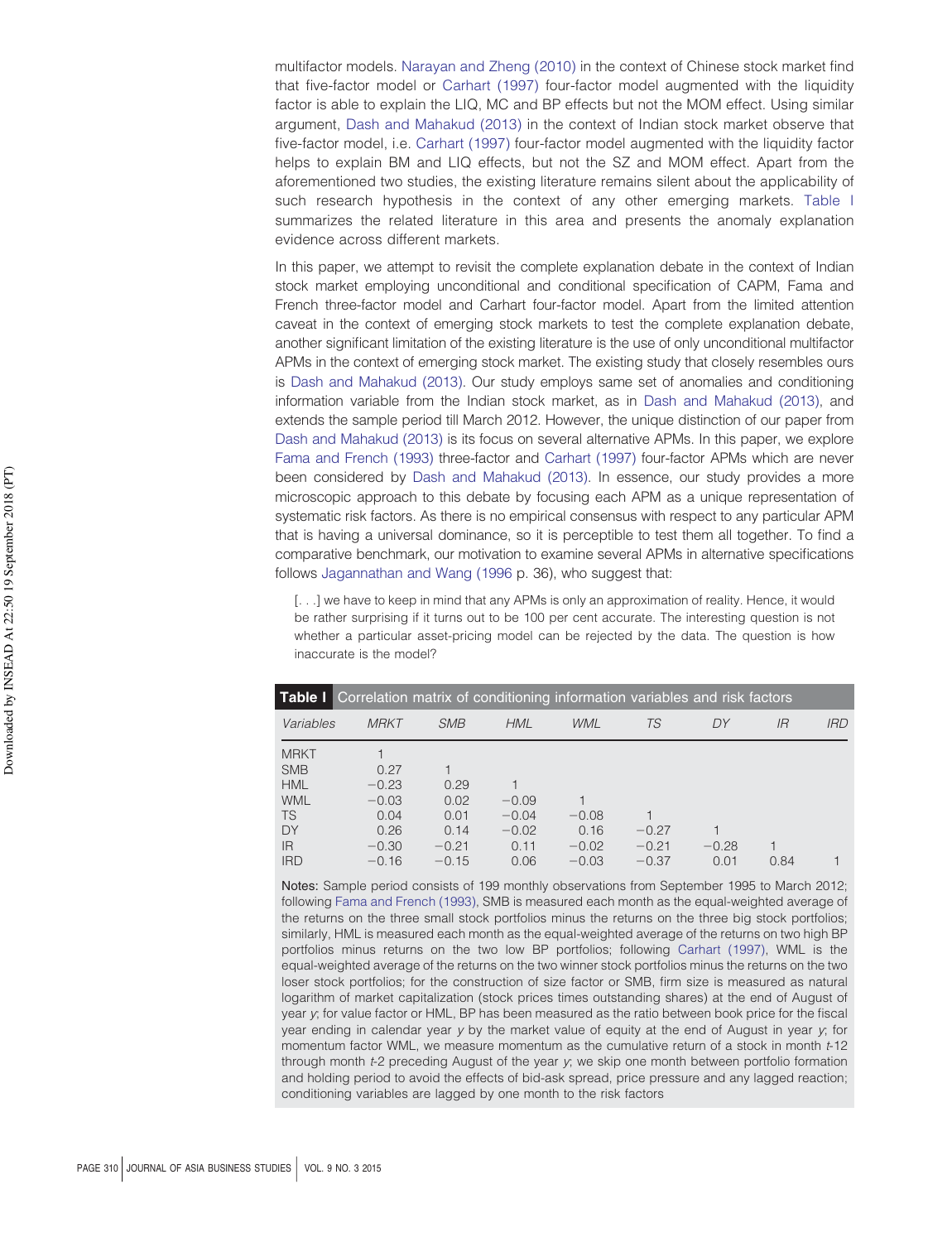Our approach to test alternative APMs for explaining anomaly effect follows the similar argument. Therefore, we attempt to accommodate alternative APMs in our analysis to observe their individual anomaly explanation capacity.

Our motivation to test the complete explanation debate in the context of an emerging market retains its importance because of two complementary arguments. First, it has been argued in the prior literature that the cross-sectional return predictability associated with large number of firm characteristics or market anomalies in the context of developed markets may not be applicable in the context of emerging stock markets (Chen *et al.*, 2010). It could be due to the fact that emerging markets have been characterized with high stock price synchronicity or low price informativeness (Chana and Hameed, 2006; Morck *et al.*, 2000), and with such characteristics, it is reasonable and practical to anticipate that there is little scope for the diffusion of more firm-specific information to the stock prices and, thus, a lower chance to find a profitable trading strategy using market anomalies. Therefore, minimal presence of market anomalies in the context of emerging markets no way validates the claim that market is efficient; rather, it is the lower price informativeness of stock prices that hinders the significant role of market anomalies. Second, emerging stock markets are distinguished by certain unique characteristics like unstable macroeconomic condition (Drobetz *et al.*, 2002; Iqbal *et al.*, 2010), gradual liberalization and volatile market, thin trading and low liquidity (Jun *et al.*, 2003) and accounting information heterogeneity because of accounting regulation effects (Biscarri and Espinosa, 2008). Pertinent to such unique characteristics, it has also been argued that "emerging markets have long posed a challenge for finance. Standard models are often ill suited to deal with the specific circumstances arising in these markets" (Bekaert *et al.*, 2003). Therefore, the factor models that account for the explanation of certain market anomalies in the context of developed market can never be generalized in the context of emerging markets because of its distinctive nature. If market structures of emerging stock markets hinder the price informativeness negatively and so also the early detection of anomalies, and the special characteristics of emerging market provide a notion that the performance of APMs in such markets cannot be generalized with the developed markets, then, which APMs performs better in such kind of market scenario to capture the effects of market anomalies becomes an important empirical issue to investigate.

#### 3. Empirical approach

Our methodology closely follows the empirical approach developed by Brennan *et al.* (1998) and Avramov and Chordia (2006). Assuming that returns of security *j* at time *<sup>t</sup>* are generated by an L-factor approximate factor model:

$$
\widetilde{H}_{jt} = E_{t-1}(\widetilde{H}_{jt}) + \sum_{l=1}^{L} \beta_{jlt-1} \widetilde{f}_{jt} + \widetilde{\varepsilon}_{jt}, \ \forall j, \ t > 0,
$$
\n(1)

where:  $E_{t-1}$  is the conditional expectation operator;  $\widetilde{R_{jt}}$  is the return on security *j* at time t;  $\beta_{j|t-1}$  is the factor loading of the security's return on factor *l*;  $\tilde{t}_t$  is the return on factor *l* at time t; and *˜jt* is the error term. To derive the risk-adjusted return of each security *j* for the month *<sup>t</sup>*, we follow the first step time series regression approach of Brennan *et al.* (1998) (for a detail discussion, see also Avramov and Chordia, 2006) with the following specifications:

$$
R_{jt}^* = R_{jt} - R_{Ft} - \sum_{l=1}^{L} \hat{\beta}_{jl} F_{lt},
$$
 (2)

where:  $F_{lt} \equiv f_{lt} + \lambda_{lt}$  is the sum of the factor realization and its corresponding risk premium.  $\hat{\beta}_{\scriptscriptstyle\beta}$  is the beta estimated by a first pass time series regression over the entire sample period, and *<sup>R</sup>*\**jt* is the estimated risk-adjusted return on stock *j* at time *<sup>t</sup>* from the first pass time series regression. The suggested risk adjustment procedure imposes the assumption that the zero beta equals the risk-free rate, and that the *L*-factor premium is equal to the excess return on the factor (Avramov and Chordia, 2006).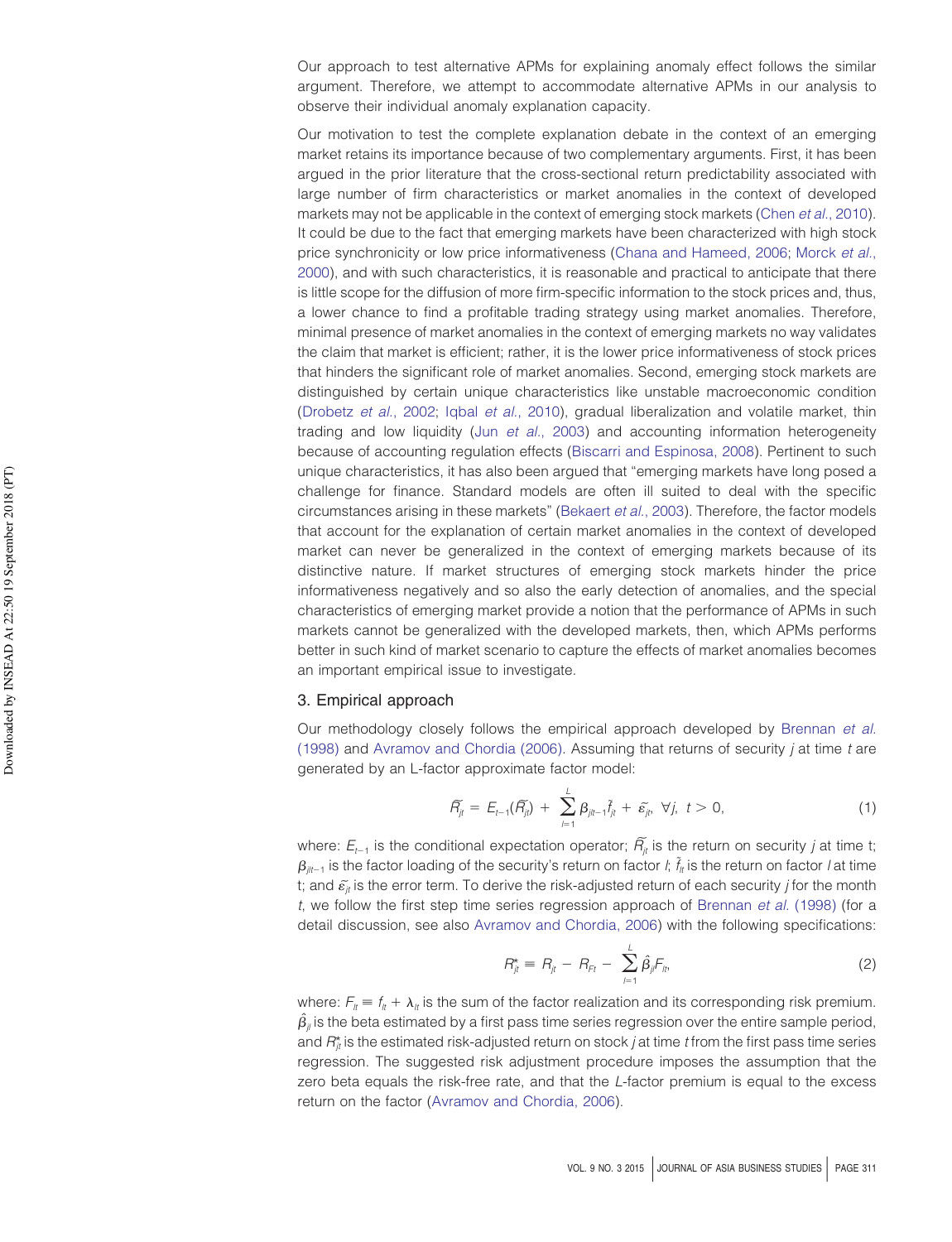For the deriving risk-adjusted returns of individual securities, we consider three alternative linear factor models in their conditional and unconditional specifications: single-factor CAPMs (Lintner, 1965; Sharpe, 1964), Fama and French (1993) three-factor model and Carhart (1997) four-factor model. In our multifactor specifications, we restrict ourselves for the three-factor and four-factor model (Carhart, 1997; Fama and French, 1993), following the recent findings of Maio and Santa-Clara (2012), which suggest that the Fama and French (1993) and Carhart (1997) multifactor models perform the best on time series and cross-sectional behavior of state variables and factors. For all the three aforementioned linear factor models, we also estimate their conditional specifications using four conditional information variables. From the conditional asset pricing literature, we consider four conditioning information variables, namely, term spread (TS), dividend yield (DY), short-term interest rates (IRs) and interest rate differential (IRD) (detail discussion in Section 4). The alternative unconditional and conditional APMs then used to derive risk-adjusted returns of each security using the first step time series regression approach of equation (2). The conditional specifications of the alternative APMs follow the scaled factor methodology of Cochrane (1996), in which coefficients of the factors vary with the available conditioning information set.

The derived risk-adjusted return in equation (2) becomes the ideal candidate for testing the unique impact of market anomalies on stock returns left unexplained by the risk adjustment process of alternative pricing models. Assuming that the APMs are sufficient enough to describe the pervasive firm characteristics in both conditional and unconditional specifications, the unique impact of the asset pricing anomalies to explain the risk-adjusted returns is expected to be ruled out completely. The argument for testing the importance of market anomalies (i.e.  $c = 1$  [...] [...] *C*) for explaining the risk-adjusted return can be specified as follows:

$$
R_{jt}^* = \alpha + \sum_{c=1}^C \mu_c \psi_{cjt-1} + \varepsilon_{jt} \tag{3}
$$

where:  $\psi_{jt-1}$  is the vector of financial market anomalies, and  $\mu_{jt}$  is a vector of characteristics rewards with respect to the market anomalies. Under the null of exact pricing or expected excess return on security, *j* is determined solely by the loadings of the security's return on the *L*-factors, and the coefficients  $(\mu_c)$  of market anomalies will be equal to zero. Assuming both firm and time effects in the data set, we extend the equation (3) to a two-way panel data model specification as follows:

$$
R_{jt}^* = \alpha_0 + \alpha_j + (\mu_c \psi_{ct-1} + \ldots + \mu_c \psi_{ct-1}) + \Gamma_t + \varepsilon_{jt} \tag{4}
$$

where,  $R^*_h$  is the risk-adjusted return of regressors at time *t*. The regressors, namely, *c* [...] [...] C are the firm-specific explanatory variables.  $\alpha_0$  is the overall constant.  $\alpha_j$  is the individual effect, which is assumed as constant over time and varies across the individual cross-sectional unit (firm).  $\Gamma_{\rm t}$  is the time-specific effect which varies across the time, but constant across the firms.  $\varepsilon_{\mu}$  is a stochastic error term assumed to have mean zero and constant variance. For the estimation of equation (4), we use panel data estimation technique to examine the predictability of firm characteristics for the risk-adjusted returns derived from the first step. As an alternative to the Fama and MacBeth's (1973) two-pass cross-sectional regression approach, the use of panel data estimation helps to avoid the errors-in-variables problem (Shanken, 1992) associated with Fama and MacBeth approach. Moreover, panel dataset by using information on the intertemporal dynamics and the individualities of entities helps to control in a more natural way for the effects of missing or unobserved variables (Hsiao, 1986). As an alternative to the Fama and MacBeth approach, the use of panel estimation for the data property that conjectures a balanced panel with continuously traded stocks has also been highlighted by Goyal (2012). More specifically, Goyal (2012) suggests that the popularity of Fama and MacBeth approach in the asset pricing literature is attributable to the fact that the risk premium estimation results not to be influenced because of the appearance and delisting of stocks in the exchange, as it considers the available stocks at given point of time. In an active and operational stock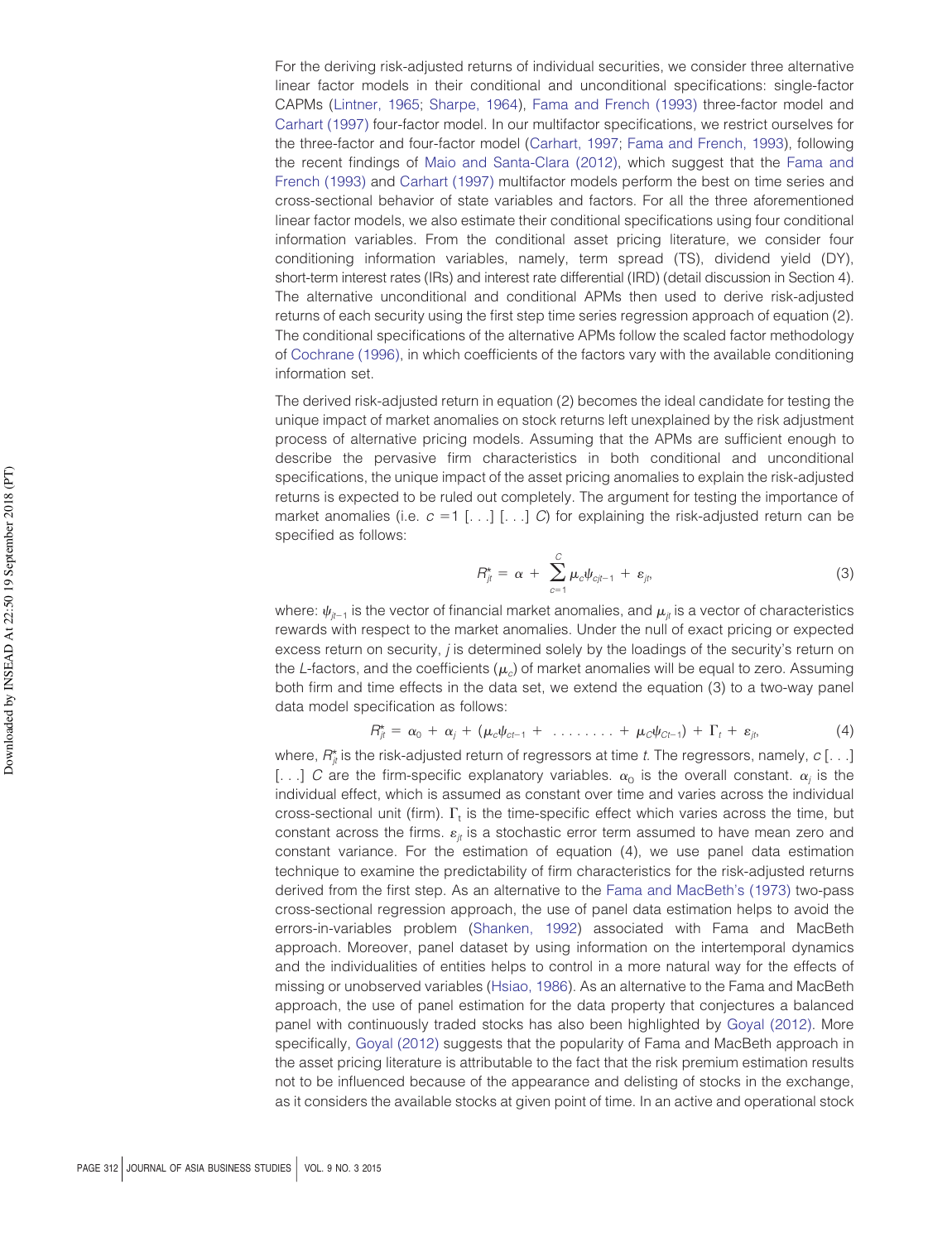exchange, companies come, operate and continue to operate or delist in the due-course of time; therefore, in a state of delisting of firms, the flexibility of the use of panel estimation technique is limited, as it turns to be an unbalanced panel. As our data set comprised continuously traded stocks, our empirical analysis is not susceptible to missing observation and unbalanced panel.

#### 4. Data and variables

Our sample consists of monthly returns of continuously traded non-financial common stocks listed on the National Stock Exchange (NSE) of India from September 1995 to March 2012 (199 months). We obtain monthly data for individual securities from the PROWESS database compiled by the Centre for Monitoring Indian Economy. To include a stock in the sample for a given month, we select stocks based on the following criteria: its return in the current month and in 24 of the previous 60 months had to be available in the PROWESS database; must have sufficient data to calculate the market capitalization, the book-to-market ratio, the price and other firm-specific information to calculate firm-specific characteristics; to reduce delisting or backfilling biases, the stock must be a continuously traded stocks. The selection of continuously traded individual stocks helps us to construct a balanced panel, and to avoid missing observation, data-snooping bias and under rejection bias that have been subject of considerable debate in prior asset pricing literature. Considering the continuously traded stocks since the inception of NSE in 1994 and avoiding the stocks that have negative BP values, we restrict our sample for 582 stocks. To avoid excess volatility-induced return variation during the initial days of the NSE, we consider monthly return observations since September 1995. For the risk-free rate proxy, we use 91-days Treasury bill rate collected from the Reserve Bank of India official Web site. The systematic market factor (MRKT) is measured as market return in excess of the risk-free rate of interest. Our approach for the construction of these risk factors like SMB, HML and WML (winners minus losers) closely follows the approach of Fama and French (1993) and Carhart (1997). For the construction of SMB, HML and WML, consistent with the related literature, we consider one-year holding period, and in September of each year, portfolios are rebalanced to calculate value weighted returns from the beginning of September of year y till August y 1.

Available literature on the performance of conditional APMs suggests that the selected conditioning information variables should capture investors' expectations about future market return or business cycle conditions. Consistent with the conditional asset pricing literature (Cochrane, 1996; Drobetz *et al.*, 2002; Iqbal *et al.*, 2010), the four conditioning information variables have been measured as follows. Following Dash and Mahakud (2013), TS is measured as the difference between 10-year government bond yields and 91 days Treasury bill rate. DY is computed by summing monthly dividends on the value weighted S&P CNX Nifty index portfolio for the year preceding *<sup>t</sup>* and divided by the value of the portfolio at *<sup>t</sup>*. IR is measured as the weighted average of call money rate reported by the Reserve Bank of India on monthly basis. To assess the relevance of global risk factors, we consider IRD measured as the difference between Mumbai Interbank Offered Rate (MIBOR) or the Indian money market benchmark rate and London Interbank Offered Rate (LIBOR) as fourth conditioning information variable. For IRD calculation, LIBOR and MIBOR data have been collected from official Web sites of Bank of England and NSE.

Table I reports the correlation matrix of systematic risk factors and the conditioning information variables. Observed negative correlation between TS and DY indicates the apparent opposite relationship of both the variables with the business cycle and expected returns (Fama, 1990). The positive correlation between TS and MRKT suggests that high (low) values of TS reflects trough (peak) of business cycle fluctuation and, thus, higher (lower) expected return (Fama and French, 1988). The positive correlation between DY and MRKT suggests that when stock prices are low relative to dividends (high DY), the expected returns are high (Fama, 1990). The positive correlation between the IR and IRD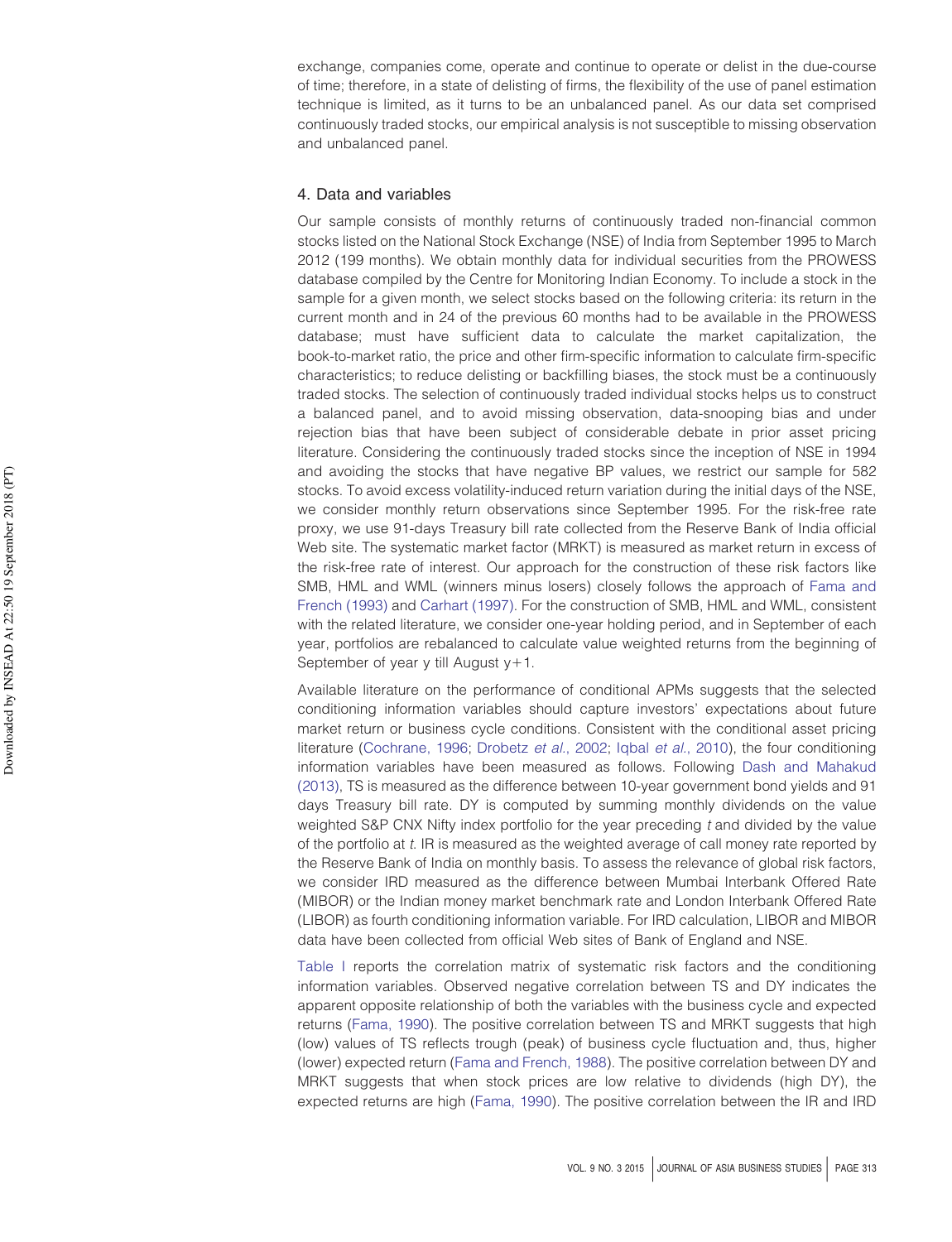in Table I is because of the common IR component among the two variables. Observed negative (positive) correlation of IR and IRD with SMB (HML) is consistent with the argument of investor expectation hypothesis and superior size and value premium during expansive monetary periods (Jensen and Mercer, 2002). The relationships between WML and the conditioning information variables are consistent with the suggested systematic link between macroeconomic effects and premiums associated with such risk factors in the related literature (Chordia and Shivakumar, 2002).

#### 4.1 Identification of firm characteristics or anomalies having cross-sectional regularity

For identifying firm characteristics or anomalies that are significantly associated with the cross-section of stock return variation in the Indian stock market, we use the similar analysis of Dash and Mahakud (2013). The only difference between the analysis of Dash and Mahakud (2013) and ours is the extension of sample period. As suggested by Subrahmanyam (2010), although the number of cross-sectional return predictors may be as large as 50, to make a comparative stand, we have tried to focus on those market anomalies which have been analyzed in earlier study in the context of Indian stock market. Such approach is also consistent with related literature in the context of other emerging and developed markets (Artmann *et al.*, 2012; Chen *et al.*, 2010; Haugen and Baker, 1996) and minimizes the data or sample selection biases (Kothari *et al.*, 1995; Lo and MacKinlay, 1990). Similar to the Dash and Mahakud (2013) study, we have considered the following return predictors: MC, BP, earnings-to-price ratio (E/P), cash flow-to-price ratio (C/P), dividend-to-price ratio (D/P), sales growth (SLG), accounting accruals (AC), 12 months stock return momentum (MOM), past three years long-term reversal (LR), research and development intensity (RDint), advertising intensity (AVint), stock liquidity (LIQ), book leverage (Bliv), market leverage (Mliv), return on asset (ROA), capital expenditure (CAP), asset growth (AG) and investment-to-assets ratio (INVT). Appendix provides a detail description on the measurement of aforementioned firm characteristics or market anomalies and the reference from which we derive their measurement motivation. If the selected firm characteristics or market anomalies are able to explain the cross-sectional variation in subsequent one-year returns, then, we must experience a statistically significant return spread in the hedge portfolio that has been constructed using the return difference of P10-P1 (large minus small). We calculate equal weighted portfolio returns of each decile portfolios for making the return spread comparison tests. This approach also helps to judge the return variation with respect to each anomaly without being influenced by firm market capitalization.

With the extension of sample period and repeating the same test, we do not find any significant difference in results (reported in Appendix) as compared to Dash and Mahakud's (2013) findings. The figures are qualitatively similar with statistical significance associated with MC, BP, MOM, LIQ and Mliv. With the extension of sample period, this further validates the weak anomaly effect in the Indian stock market. Similar to the observation made by Dash and Mahakud (2013), we propose that the weak anomaly effect may be partially because of more homogeneity of return predictors distribution with lower dispersion of firm-level risk (Chen *et al.*, 2010) or low price informativeness (Chen *et al.*, 2010; Morck *et al.*, 2000). Our finding toward strong MC effects in the Indian stock market is consistent with the findings of Mohanty (2002), Sehgal and Tripathy (2005), Moor and Sercu (2013) and Dash and Mahakud (2013). For the significant MOM effect in the Indian stock market, our finding is consistent with Sehgal and Jain (2011).

Motivated from the cross-sectional regularities observed for MC, BP, MOM, LIQ and Mliv, we will restrict ourselves to these five risk characteristics for examining the explanatory power of these market anomalies on the risk-adjusted returns of individual securities. Our measurement of the five market anomalies closely follows the approach of Dash and Mahakud (2013) and extends the sample period for further validation. In other words, if the firm characteristics or market anomalies are found to be significantly explaining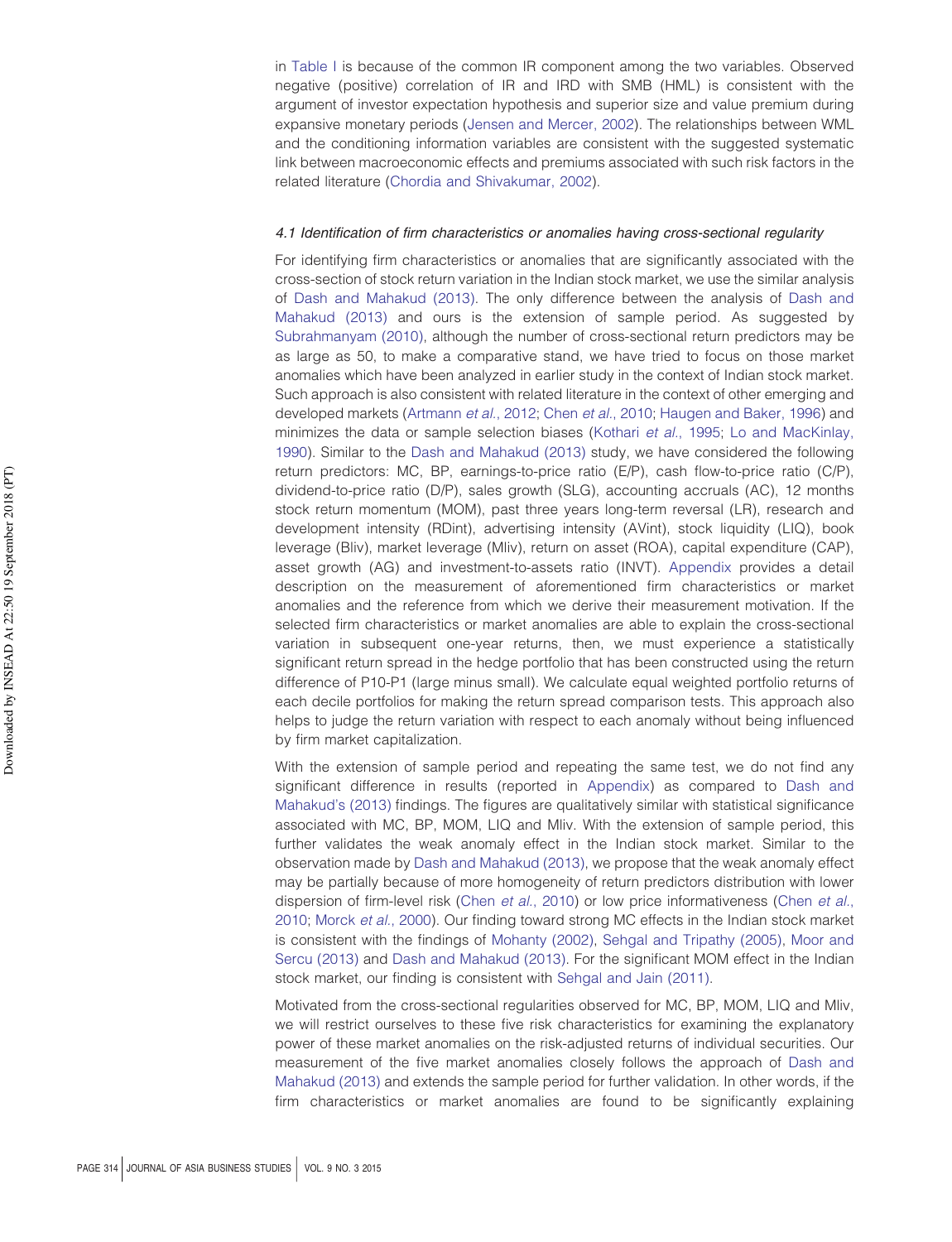the risk-adjusted returns derived from the alternative APMs, then it can be set for the conclusion that anomalies retain their unique effects irrespective of the use of alternative APMs. In other words, APMs fail to explain the anomalies, and the use of trading strategies based on such anomalies still retains their unique importance.

Consistent with Brennan *et al.* (1998), Avramov and Chordia (2006), Dash and Mahakud (2013) in our subsequent risk-adjusted return predictability tests, we measure the aforementioned five anomalies differently. For each security and for each moth, firm characteristics or market anomalies are calculated as follows: MC of the firm in month *<sup>t</sup>* is measured as the natural logarithm of the market value of the equity at the end of the second to last month. Monthly BP is the ratio of book value of equity at the financial year end in the calendar year *y* to the market price of equity at the end of the month *<sup>t</sup>*-1 in the calendar year *y*. LIQ is measured each month as the annual average of monthly turnover ratio, i.e. number of shares traded to the number of shares outstanding. The liquidity values have been considered from the end of second to last month. Each month Mliv is computed as the ratio of total assets in the fiscal year ending March in the calendar year *y* to the market value of equity at the end of the month *<sup>t</sup>*-2 in the calendar year *y.* To account for the short-, mediumand long-term MOM effects, we consider SRM (the cumulative returns over the second through third months, before the month of measurement), MRM (the cumulative returns over the fourth through sixth months, before the month of measurement *<sup>t</sup>*) and LRM (is the cumulative returns over the seventh through twelfth months before the month of measurement). Consistent with Brennan *et al.* (1998), the lagged return variables were constructed to exclude the return during the immediate prior month to avoid any spurious association between the prior month return and the current month return caused by thin trading or bid-ask spread effects. As the variables are measured for individual firms, the descriptive statistics and the correlation matrix of these variables can be calculated as the time series averages of monthly cross-sectional mean and correlations. We explicitly do not go further to analyze any inference from these figures and, hence, not reported for the purpose of brevity. Moreover, as the calculated figures will be time series averages of monthly cross-sectional values, any statistical significance level cannot be associated with such figures. In terms of the direction of correlation, we have found negative correlation between BP with all the three momentum variables. Consistent with the findings of Asness (1997) and Asness *et al.* (2009), it indicates that measures of MOM and BP values are negatively correlated across stocks. Observed positive correlation between MC-MOM and LIQ-MOM suggests that stock momentum increases (decreases) with the increase (decrease) of firm market capitalization and liquidity. This indicates that in the context of Indian stock market, momentum strategy can be better implemented with the large and liquid stocks (Dash and Mahakud, 2013). Although available literature in the area of firm characteristics effects on the predictability of stock return behavior focuses on the portfolio-based approach (Artmann *et al.*, 2012; Chen *et al.*, 2010; Hart *et al.*, 2003 among others), the present study uses individual securities data. This approach helps us to control for under rejection bias and data-snooping bias (Lo and MacKinlay, 1990) observed with the portfolio-based approach.

#### 5. Discussion of results

This section has been divided into four subsections. We discuss results for each APM that has been employed for deriving the risk-adjusted returns of individual securities. The first subsection presents results for the test of firm characteristics effects to explain the risk-adjusted returns derived using unconditional APMs. The second, third and fourth subsections focus on the explanatory power of firm characteristics for the risk-adjusted return derived by the conditional specifications of CAPM, three-factor model and Carhart four-factor model, respectively. In all the sections, we estimate panel data model specified in equation (4), using the risk-adjusted returns derived through alternative conditional and unconditional APM specifications as the dependent variable. For all the subsections, reported model specification test statistics such as likelihood ratio (LR) test, Lagrange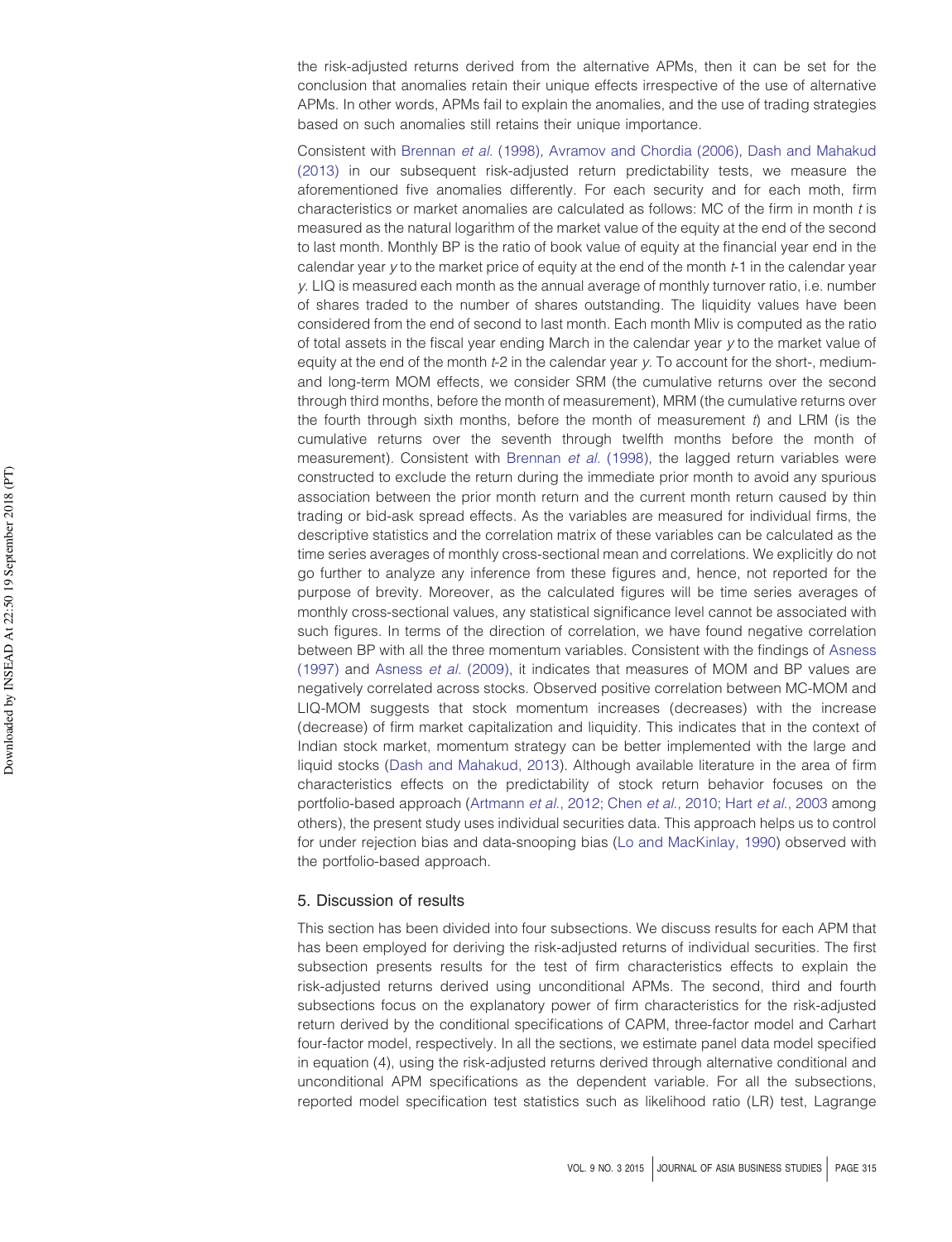multiplier (LM) test and Hausman test statistics suggest that the firm-specific and time-specific effects are present in the dataset, and the two-way fixed-effect model (fixed-effect firm and time model) is more suitable for the estimation of equation (4).

#### 5.1 Alternative unconditional APMs

Table II shows estimation results of the equation (4) for four alternative unconditional APMs. The three different columns under each APMs indicate the estimation results with respect to the three different momentum characteristics (RET 2-3, RET 4-6, RET7-12). Reported results for unconditional CAPM (Columns 1, 2 and 3) fail to capture the importance of MC, Mliv and MOM effects. MOM characteristics of three different forms have been statistically significant in explaining the risk-adjusted return of individual stocks. Similar to the results of unconditional CAPM, the unconditional three-factor model (Columns 4, 5 and 6) also fails to give a complete explanation for MC, Mliv and MOM effects. The explanatory powers of these characteristics are still persistent, given the inclusion of size (SMB) and value (HML) factors in the three-factor model for deriving risk-adjusted returns of individual stocks in the first step. This result reveal that even in the presence of systematic risk factors in the unconditional specification of three-factor model, the role of market anomalies for the predicting stock returns behavior cannot be ruled out completely. Similar results with respect to the significant MC, Mliv and MOM effects are also evident for the risk-adjusted return derived by using Carhart four-factor model (Columns 7, 8 and 9). These results are intuitively more appealing with respect to the behavior of three momentum characteristics. As the Carhart four-factor model augments the three-factor model with the momentum factor (WML), from the theoretical stand of the multifactor models, the MOM characteristics are expected to be insignificant in the second step. In common, the reported results in Table II give an indication toward the special nature of MC, Mliv and MOM effects as the three found to be indifferent toward the inclusion of additional risk factors in alternative multifactor specifications.

Reported results in Table II for all the alternative APMs show a distinctive behavior for explaining the LIQ effect. All the APMs even in their unconditional specifications are able to explain the LIQ completely. This is different as compared to the related literature in the context of developed stock market. For instance, Avramov and Chordia (2006) using US stock market data observe strong LIQ effect irrespective of the use of alternative APMs. However, our result in Table IV shows consistency with the findings of Narayan and Zheng (2010) in the context of emerging stock market. Using unconditional multifactor models, Narayan and Zheng (2010) observe that LIQ effect losses its impact in the case of Chinese stock market. This difference in behavior of LIQ effect in the context of emerging stock markets may be attributable to the special order-driven market structure which is different from the quote-driven market structure of developed market structure of the developed markets. The special nature of order-driven market supports several unique characteristics, as it generates liquidity demand, supply schedules and price discovery that are consistent with equilibrium under perfect condition (Brockman and Chung, 2002). Perhaps because of such characteristics, the LIQ effect do not possess unique characteristics for explaining the risk-adjusted returns, as the risk factors in the APMs are able to subsume its importance completely.

#### 5.2 Conditional capital APMs

Table III shows the estimation results of equation (4) for different conditional specifications of CAPM. Reported results in Table III (Columns 1, 2 and 3) suggest that conditional CAPM with TS as the conditioning information fails to rule out the importance of MC, Mliv and MOM characteristics. Results for DY as the conditioning information (Columns 4, 5 and 6) even fail to explain LIQ effect along with the earlier persistent MC, Mliv and MOM effects. In the case of IR conditioning information (Columns 7, 8 and 9) and IRD conditioning information (Columns 10, 11 and 12), the models still fail to rule out the persistent effect of MC, Mliv and MOM characteristics. Overall, the reported results of conditional CAPM never seem to be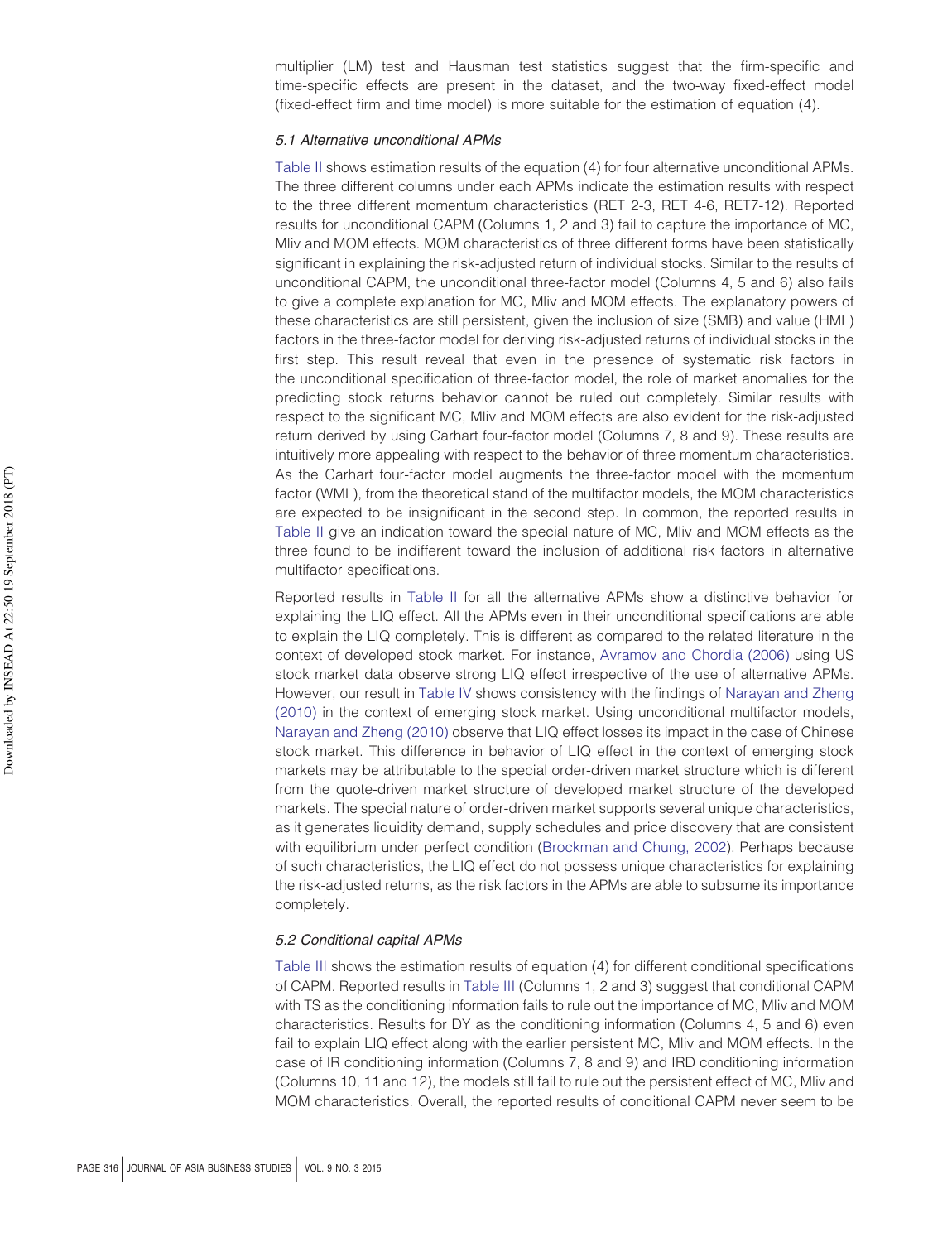|                                                                                                               | <b>Table II</b> Fixed-effect firm and time model estimates for unconditional APMs                                                                                                                                                                                                                                                                                                                                                                                                                                                                     |                                                                                                    |                                                                               |                                                                                    |                                                                                     |                                                                                             |                                                                                      |                                                                                           |                                                                                       |
|---------------------------------------------------------------------------------------------------------------|-------------------------------------------------------------------------------------------------------------------------------------------------------------------------------------------------------------------------------------------------------------------------------------------------------------------------------------------------------------------------------------------------------------------------------------------------------------------------------------------------------------------------------------------------------|----------------------------------------------------------------------------------------------------|-------------------------------------------------------------------------------|------------------------------------------------------------------------------------|-------------------------------------------------------------------------------------|---------------------------------------------------------------------------------------------|--------------------------------------------------------------------------------------|-------------------------------------------------------------------------------------------|---------------------------------------------------------------------------------------|
| Coefficients                                                                                                  |                                                                                                                                                                                                                                                                                                                                                                                                                                                                                                                                                       | CAPMs<br>$\widehat{\varrho}$                                                                       | $\binom{3}{2}$                                                                |                                                                                    | Fama and French three-factor model<br>$\left(5\right)$                              | $\circledcirc$                                                                              |                                                                                      | Carhart four factor model<br>$\left( \frac{8}{2} \right)$                                 | $\widehat{\omega}$                                                                    |
| -R <sub>test</sub><br>MRM<br>SRM<br><b>RM</b><br>Vili∨                                                        | $-0.93*(-21.27)$<br>$-0.21(-0.79)$<br>$0.02*(5.61)$<br>0.17(0.29)<br>$0.03**$ (2.25)                                                                                                                                                                                                                                                                                                                                                                                                                                                                  | $-0.91*(-21.25) -1.03*(-21.1)$<br>0.21(0.39)<br>$0.05**$ (2.26)<br>$0.02*(5.37)$                   | $-0.21(-0.71) -0.01(-0.16)$<br>0.49(0.69)<br>$0.01**$ (1.89)<br>$0.16*(11.6)$ | $-0.89*(-19.13)$<br>$-0.11(-0.69)$<br>$0.03*(5.17)$<br>0.22(0.86)<br>$0.07*(7.51)$ | $-0.83$ $(-18.41)$<br>0.11(0.23)<br>$-0.17(0.73)$<br>$0.09*(8.01)$<br>$0.05*(3.47)$ | $-0.85$ * ( $-18.62$ )<br>$-0.11(-0.68)$<br>0.48(0.09)<br>$0.07*(7.89)$<br>$0.21***$ (1.93) | $-0.81*(-18.29)$<br>$-0.29(-0.67)$<br>$0.14*(6.11)$<br>0.08(0.14)<br>$0.05*(7.86)$   | $-0.85$ * ( $-18.05$ )<br>$-0.05(-0.79)$<br>0.11(0.18)<br>$0.03*$ (5.86)<br>$0.09*(8.37)$ | $-0.81*(-18.57)$<br>$-0.19(-0.73)$<br>0.17(0.31)<br>$0.17***$ (2.59)<br>$0.07*(8.31)$ |
| Hausman test<br>D-W statistic<br>$x^2$ (780)]<br>$\begin{bmatrix} x^2 & (5) \\ 2 & 0 \end{bmatrix}$<br>F-test | 831.11 (0.00)<br>117.22 (0.00)<br>831.27 (0.00)<br>M test $[x^{2}(2)]$ 437.19 (0.00)<br>0.0049<br>2.22                                                                                                                                                                                                                                                                                                                                                                                                                                                | 126.67 (0.00) 129.03 (0.00)<br>1,301.67 (0.00)<br>825.89 (0.00)<br>452.76 (0.00)<br>0.0057<br>2.29 | 652.19 (0.00)<br>368.77 (0.00)<br>811.65 (0.00)<br>0.0063<br>2.31             | 1,103.01 (0.00)<br>91.37 (0.00)<br>829.63 (0.00)<br>497.87 (0.00)<br>0.0045<br>235 | 1,206.53 (0.00)<br>541.37 (0.00)<br>89.57 (0.00)<br>809.55 (0.00)<br>0.0043<br>2.33 | 1,704.84 (0.00)<br>93.79 (0.00)<br>501.49 (0.00)<br>819.28 (0.00)<br>0.0043<br>2.37         | 2,580.55 (0.00)<br>101.07 (0.00)<br>519.26 (0.00)<br>831.63 (0.00)<br>0.0047<br>2.32 | 2,861.51 (0.00)<br>567.65 (0.00)<br>94.21 (0.00)<br>806.00 (0.00)<br>0.0049<br>2.38       | 1,383.73 (0.00)<br>529.71 (0.00)<br>825.47 (0.00)<br>93.57 (0.00)<br>0.0043<br>2.39   |
|                                                                                                               | with other firm characteristics; for each stock and for each month, SRM, MRM are the cumulative returns over the second through third, fourth through sixth and seventh<br>Notes: The three different columns under each APMs indicate the estimation results with respect to the three different momentum characteristics such as SRM. MRM and LRM along<br>through twelfth months before the month of analysis; MC is the natural logarithm of the market value of the equity at the end of the second to last month; BP is the ratio of book value |                                                                                                    |                                                                               |                                                                                    |                                                                                     |                                                                                             |                                                                                      |                                                                                           |                                                                                       |

in the fiscal year ending March in the calendar year y to the market value of equity at the end of the month t-2 in the calendar year y, sample period consists of monthly observations in an arrest your change material increasing your your manufacture. When the set of contents and the speeding of the continuously traded firms from September 1995 to March 2012; LR test (Gourieroux et al., 1982) carried ou ratio, i.e. number of shares traded to the number of shares outstanding; the liquidity values have been considered from the end of second to last month; Milv is the ratio of total assets of equity at the financial year end in the calendar year y to the market price of equity at the end of the month t-1 in the calendar year y, LIQ is the annual average of monthly turnover through twelfth months before the month of analysis; MC is the natural logarithm of the market value of the equity at the end of the second to last month; BP is the ratio of book value of equity at the financial year end in the calendar year *y* to the market price of equity at the end of the month *t*-1 in the calendar year *y*; LIQ is the annual average of monthly turnover ratio, i.e. number of shares traded to the number of shares outstanding; the liquidity values have been considered from the end of second to last month; Milv is the ratio of total assets in the fiscal year ending March in the calendar year *y* to the market value of equity at the end of the month *t*-2 in the calendar year *y*; sample period consists of monthly observations of 582 continuously traded firms from September 1995 to March 2012; LR test (Gourieroux *et al.*, 1982) carried out to identify the existence of individual firm-specific effects in the data set; LM test (Breusch and Pagan, 1980) has been used to test the acceptability of panel data models over the classical regression models; the Hausman (1978) specification test is performed on each system to determine which estimation method is most appropriate; *t*-statistics are in parenthesis; figures in the curly brackets represent corresponding *p*-values of model specification test statistics;  $\hat{\cdot}$   $\hat{\cdot}$  represent statistical significance at 1, 5 and 10%, respectively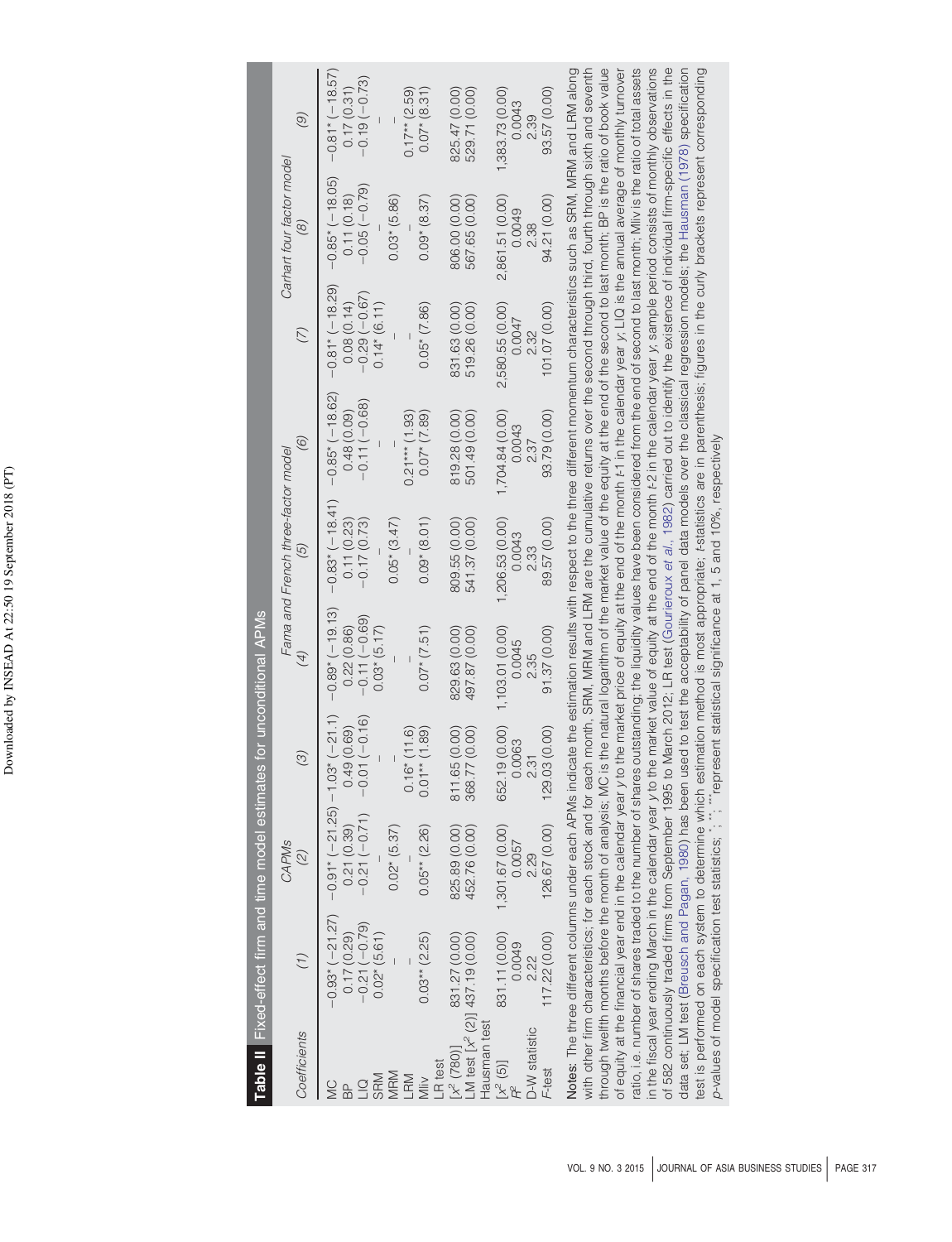| l<br>l                                                                                                     |
|------------------------------------------------------------------------------------------------------------|
| ı<br>١                                                                                                     |
| ı                                                                                                          |
| ı<br>Ó                                                                                                     |
|                                                                                                            |
|                                                                                                            |
| j<br>l<br>l                                                                                                |
| i<br>í<br>I<br>֖ׅׅ֧֧֧֧֪ׅ֖֧֧֧֧֚֚֚֚֚֚֚֚֚֚֚֚֚֚֚֚֚֚֚֚֚֚֚֚֚֚֚֞֕֕֝֡֡֡֡֡֡֡֞֡֡֡֡֡֡֡֬֝֬֡֬֞֝֬֞֝֬֞֞֝֬֝֞֞֝֬֝֬֝֬֝֞֞֝֬֝֬ |
| ۱                                                                                                          |
|                                                                                                            |
|                                                                                                            |

|                    | Table III Fixed-effect firm and time model estimates for conditional CAPMs |                                                        |                |                       |                       |                 |                     |                              |                                 |                |                                    |                  |
|--------------------|----------------------------------------------------------------------------|--------------------------------------------------------|----------------|-----------------------|-----------------------|-----------------|---------------------|------------------------------|---------------------------------|----------------|------------------------------------|------------------|
| Coefficients       |                                                                            | Term spread<br>$\circledcirc$                          |                | 4,                    | Dividend yield<br>(5) | ම               |                     | Interest rate<br>$\circledg$ | $\odot$                         | (10)           | Interest rate differential<br>(11) | (12)             |
|                    |                                                                            |                                                        |                |                       |                       |                 |                     |                              |                                 |                |                                    |                  |
|                    |                                                                            | $-1.47***$ (-3.15) $-1.48**$ (-3.22) $-1.48**$ (-3.61) |                | $-1.67$ * ( $-9.48$ ) | $-1.66*(-9.39)$       | $-1.68*(-9.27)$ | $-0.82$ * $(-7.41)$ | $-0.85*(-7.37)$              | $-0.88*(-7.43)$ $-1.07*(-9.72)$ |                | $-0.99*(-9.51)$                    | $-1.08**(-2.09)$ |
|                    |                                                                            | 0.02(0.83)                                             | 0.03(0.96)     | 0.04(0.61)            | 0.02(0.56)            | 0.02(0.45)      | 0.02(0.58)          | 0.02(0.66)                   | 0.04(0.59)                      | 0.02(0.12)     | 0.03(0.16)                         | 0.02(0.11)       |
|                    | $0.03(0.81)$<br>$0.02*(9.85)$                                              |                                                        |                | $0.02***$ (1.89)      |                       |                 | $0.04*(12.08)$      |                              |                                 | $0.01*(6.88)$  |                                    |                  |
|                    |                                                                            | $0.11*$ (5.09)                                         |                |                       | $0.03**$ (2.56)       |                 |                     | $0.02*(6.64)$                |                                 |                | $0.02**$ (2.89)                    |                  |
| LRM                |                                                                            |                                                        | $0.06*(5.59)$  |                       |                       | $0.05*(3.62)$   |                     |                              | $0.02*(8.69)$                   |                |                                    | $0.01*$ (6.90)   |
|                    | $-0.05(-1.27)$                                                             |                                                        | $-0.03(-1.12)$ | $-0.61*(-6.59)$       | $-0.61*(-6.07)$       | $-0.61*(-6.89)$ | $0.02(-1.25)$       | $-0.02(-1.25)$               | $-0.01(-1.28)$                  | $-0.08(-0.37)$ | $-0.06(-0.42)$                     | $-0.07(-0.37)$   |
|                    | $0.12*(9.08)$                                                              | $-0.05(-1.41)$<br>0.11* (9.88)                         | $0.14*(4.21)$  | $0.11*(9.39)$         | $0.10*(9.11)$         | $0.09*(8.91)$   | $0.11*(8.17)$       | $0.09*(8.17)$                | $0.08*(8.61)$                   | $0.11*(9.53)$  | $0.09*(9.53)$                      | $0.10* (9.53)$   |
| R test             |                                                                            |                                                        |                |                       |                       |                 |                     |                              |                                 |                |                                    |                  |
| $X(780)$ ]         | 888.51 (0.00)                                                              | 879.36 (0.00)                                          | 819.21 (0.00)  | 891.36 (0.00)         | 871.35 (0.00)         | 839.78 (0.00)   | 856.19 (0.00)       | 889.25 (0.00)                | 853.21 (0.00)                   | 36.29 (0.00)   | 821.81 (0.00)                      | 829.45 (0.00)    |
| -M Test $[x^2(2)]$ | 11.93(0.00)                                                                | 12.51(0.00)                                            | 14.69 (0.00)   | 195.31 (0.00)         | (0.00) 22 (4.27)      | 66.49 (0.00)    | 50.22 (0.00)        | 48.29 (0.00)                 | 55.78 (0.00)                    | 37.15 (0.00)   | 31.29 (0.00)                       | 35.11 (0.00)     |
| Hausman Test       |                                                                            |                                                        |                |                       |                       |                 |                     |                              |                                 |                |                                    |                  |
| $[x^{2}(5)]$       | 1,539.27 (0.00)                                                            | 1,009.1 (0.00)                                         | 818.72 (0.00)  | ,325.3(0.00)          | 3,216.53 (0.00)       | 1,412.7 (0.00)  | 368.41 (0.00)       | 383.63 (0.00)                | 385.51 (0.00)                   | 717.11 (0.00)  | 675.29 (0.00)                      | 607.79 (0.00)    |
|                    | 0.0115                                                                     | 0.0307                                                 | 0.0131         | 0.0483                | 0.0129                | 0.0127          | 0.0044              | 0.0037                       | 0.0038                          | 0.0045         | 0.0041                             | 0.0045           |
| DW statistic       | 2.39                                                                       | 2.33                                                   | 2.57           | 2.41                  | 2.42                  | 2.44            | 2.43                | 2.43                         | 2.45                            | 2.41           | 2.42                               | 2.42             |
| Fitest             | 201.21 (0.00)                                                              | 186.59 (0.00)                                          | 191.21 (0.00)  | 207.33 (0.00)         | 209.43 (0.00)         | 204.18 (0.00)   | 89.27 (0.00)        | 71.36 (0.00)                 | 72.09 (0.00)                    | 91.22(0.00)    | 85.27 (0.00)                       | 90.81 (0.00)     |
|                    | <b>実実 実実 米 コンピューター</b>                                                     |                                                        |                |                       |                       |                 |                     |                              |                                 |                |                                    |                  |

Notes: Same as Table II; \* ; \*\* ; \*\*\* represent statistical significance at 1, 5 and 10%, respectively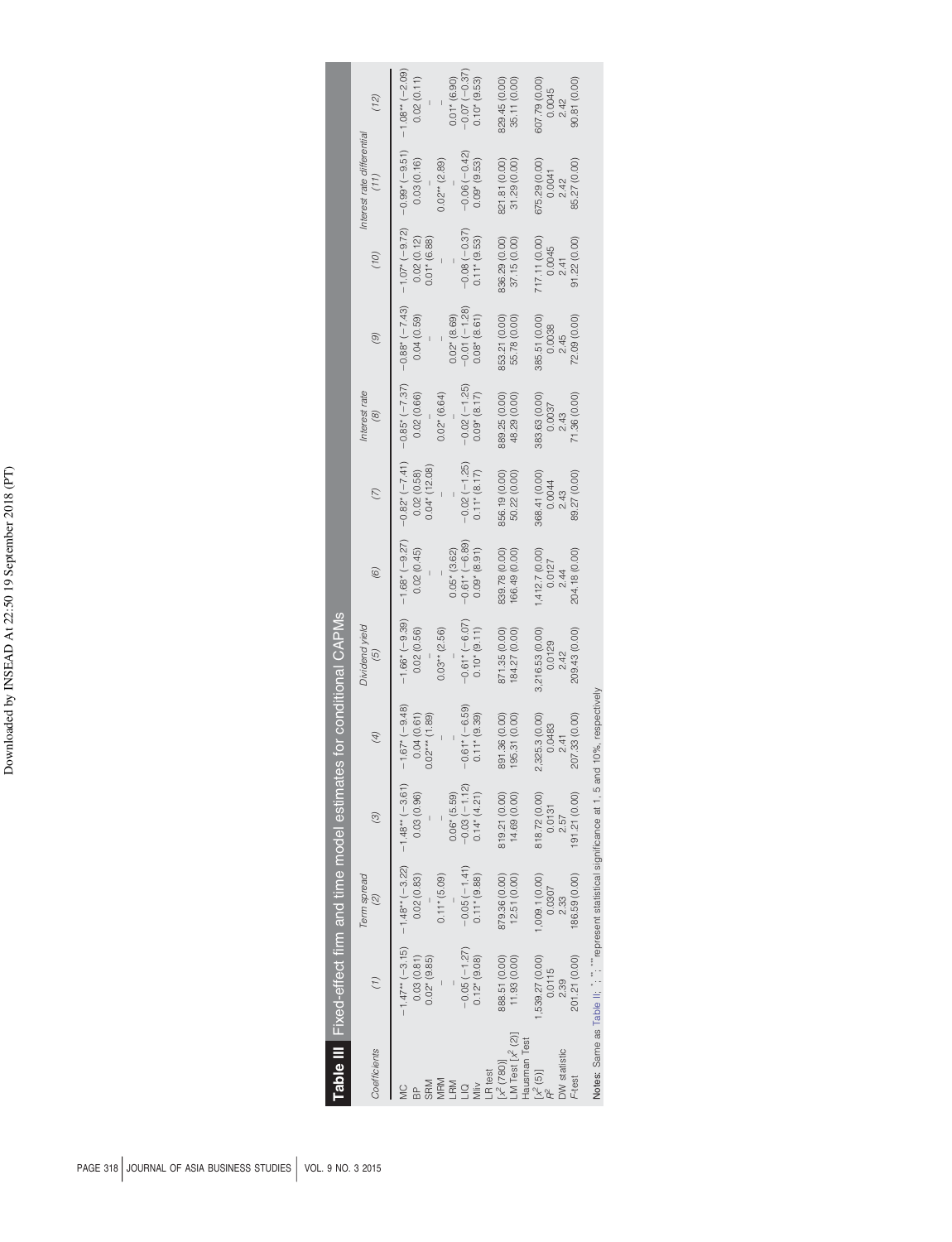encouraging for capturing the anomaly effect; moreover, in its conditional specification, the CAPM performs similar to its unconditional specification.

#### 5.3 Conditional Fama and French three-factor model

Table IV shows the estimation results of equation (4) for different conditional specifications of Fama and French (1993) three-factor model. Reported results in Table V suggest that the performance of three-factor model in the alternative conditional specifications have never been satisfactory to capture MC and Mliv effects. The effects of MC and Mliv for the firm-specific risk-adjusted return explanation retain their significance irrespective of the use of different conditioning information variables. Significance of MC effect for explaining risk-adjusted returns of individual securities derived using conditional three-factor model is inconsistent with the findings of asset pricing literature in the context of emerging stock markets. For instance, Schrimf *et al.* (2007) and Iqbal *et al.* (2010) support the applicability of conditional three-factor model as the better benchmark APMs for describing the cross-sectional variation of expected stock returns in the context of emerging markets. Considering the argument of Schrimf *et al.* (2007) and Iqbal *et al.* (2010), it can be expected to have less number of significant anomaly effects for explaining the risk-adjusted returns. However, on the contrary to such propositions, our results suggest that anomalies like MC, Mliv and SRM retain their significance for explaining stock returns behavior. Persistence of MC effect is also inconsistent with the findings of Avramov and Chordia (2006), which suggest that conditional three-factor model specification with business cycle conditioning information helps to capture the cross-sectional regularity related to MC characteristic.

In the case of TS and IRD conditioning information variable, the conditional three-factor model is able to capture MRM and LRM effects. Across all the four different conditional specifications of three-factor model, the SRM effect is found to be persistent. To the extent of MRM and LRM complete explanation, our findings are consistent with the related literature that attributes the macroeconomic or business cycle conditions as the sources of momentum strategy pay-off (Chordia and Shivakumar, 2002). In a related strand, Avramov and Chordia (2006) argue that conditional APMs specification (i.e. making factor loadings time varying with respect to business cycle variables) is suitable to explain profitability of MOM strategies. The conditional three-factor model specifications with the use of DY and IR conditioning information variables, however, are not able to capture any of the MOM effects.

#### 5.4 Conditional Carhart four-factor model

Table VI presents estimation results of equation (4) for different conditional specifications of Carhart (1997) four-factor model. Reported results in Table VII suggest that the alternative conditional Carhart four-factor model specifications fail to give a complete explanation evidence for MC, SRM2-3, MRM4-6, LRM7-12 and Mliv effects. The MC and Mliv effects are able to maintain their statistical significance as the determinants of cross-sectional return variation. The coefficients are qualitatively similar to the conditional three-factor model. For the TS and IRD conditional specifications, the relative importance of MRM4-6 and LRM7-12 effects loses their significance. However, SRM2-3 which indicates short-run momentum effect still retains its importance for the cross-sectional returns variation irrespective of the conditional specification of Carhart four-factor model.

Consistent with the findings of Avramov and Chordia (2006) for the US stock market and Dash and Mahakud (2013) for Indian stock market, our results in Table VI reveal that MRM and LRM momentum effects in the case of TS and IRD conditional specifications suggest that medium- and long-term momentum profits are attributable to the asset pricing misspecification that varies with the business cycle. In common, reported results in Tables IV and VI also give an insight that conditional three-factor model and Carhart four-factor model offer similar set of evidences irrespective of the presence of additional momentum factor in the Carhart four-factor model specification.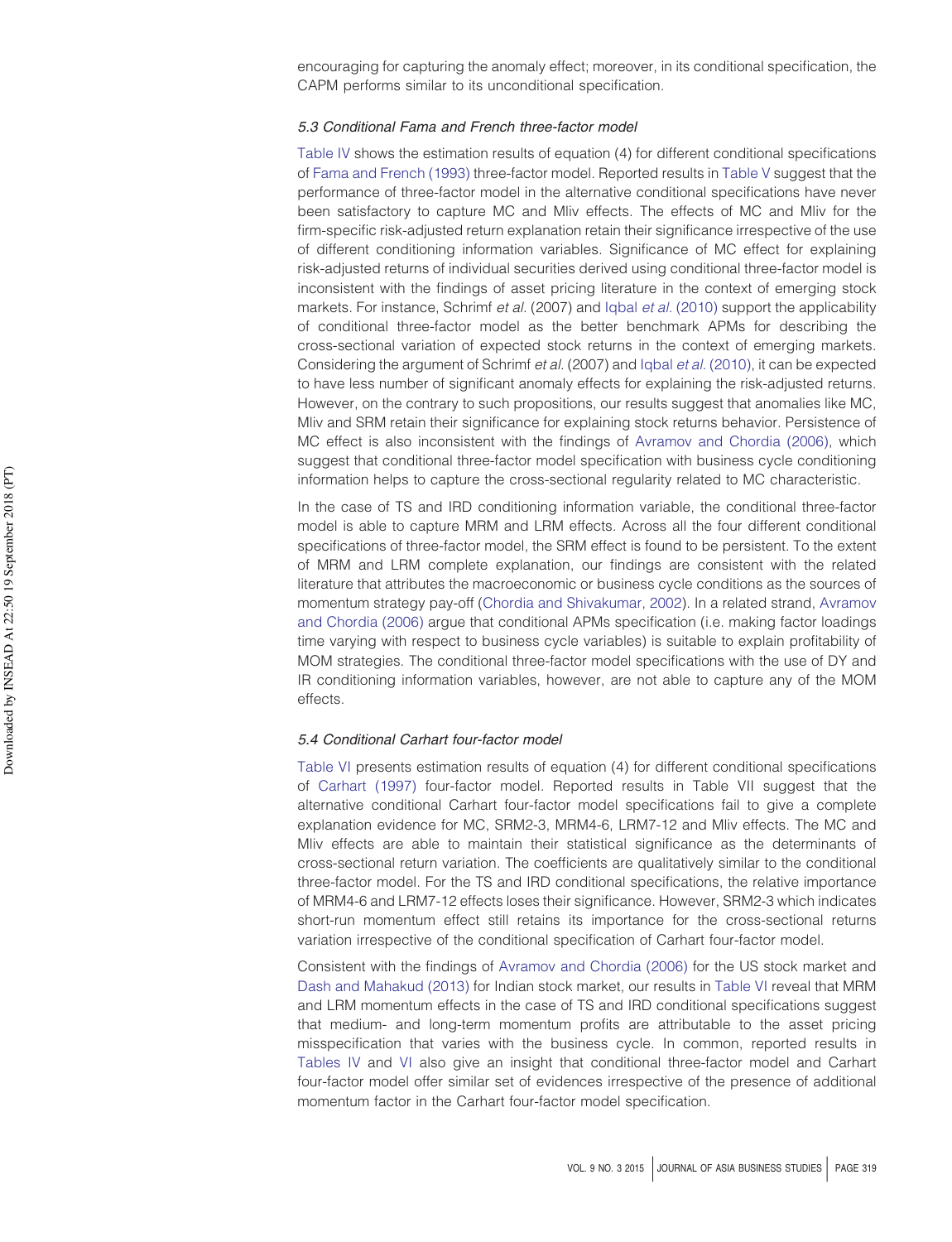| l<br>l                                                                                                            |
|-------------------------------------------------------------------------------------------------------------------|
| ı                                                                                                                 |
| ı<br>l<br>l                                                                                                       |
|                                                                                                                   |
| j<br>l                                                                                                            |
| i<br>Ì<br>i<br>I<br>ׅׅ֧֧֧֧֧֧֧֚֚֚֚֚֚֚֚֚֚֚֚֚֚֚֚֚֚֚֚֚֚֚֚֞֕֕֝֕֝֡֡֡֡֡֞֡֞֡֡֡֡֬֝֬֡֟֓֞֝֬֝֬֞֝֬֞֞֬֝֬֝֞֞֝֬֝֬֝֬֝֬֝֬֝֬֝֬֝֬֝֬֝֬ |
| ֡֡֡֡֡֡֡                                                                                                           |
|                                                                                                                   |

|                          |                                                                               |                                                 |                | Table IV Fixed-effect firm and time model estimates for conditional three-factor model |                                  |                 |                  |                                   |                |                 |                                    |                 |
|--------------------------|-------------------------------------------------------------------------------|-------------------------------------------------|----------------|----------------------------------------------------------------------------------------|----------------------------------|-----------------|------------------|-----------------------------------|----------------|-----------------|------------------------------------|-----------------|
| Coefficients             |                                                                               | Term spread                                     | $\binom{3}{2}$ | $\left(4\right)$                                                                       | Dividend yield<br>$\overline{5}$ | O)              |                  | Interest rate<br>$\binom{8}{}$    | ම              | (10)            | Interest rate differential<br>(11) | (12)            |
|                          |                                                                               | $-1.45*(-9.87)$ $-1.42*(-9.32)$ $-1.43*(-9.53)$ |                | $-1.02*(-9.31)$                                                                        | $-1.01*(-8.75)$                  | $-1.01*(-8.86)$ | $-0.84*(-5.41)$  | $-0.81^*(-5.01)$ $-0.82^*(-5.60)$ |                | $-0.96*(-9.79)$ | $-0.97*(-9.35)$                    | $-0.98*(-9.41)$ |
|                          | 0.02(0.96)                                                                    | 0.03(0.12)                                      | 0.02(0.14)     | 0.06(0.98)                                                                             | 0.09(1.19)                       | $0.07(-1.25)$   | 0.02(0.28)       | 0.06(0.28)                        | 0.02(1.27)     | 0.04(0.28)      | 0.02(0.39)                         | 0.05(0.32)      |
| <b>SRM</b>               | $0.03*(10.57)$                                                                |                                                 |                | $0.09*(3.51)$                                                                          |                                  |                 | $0.03*(12.94)$   |                                   |                | $0.05*(7.07)$   |                                    |                 |
| MRM                      |                                                                               | 0.01(0.86)                                      |                |                                                                                        | $0.02*(4.02)$                    |                 |                  | $0.02*(6.61)$                     |                |                 | 0.01(0.99)                         |                 |
|                          |                                                                               |                                                 | 0.05(0.61)     |                                                                                        |                                  | $0.01*$ (5.26)  |                  |                                   | $0.07*(9.34)$  |                 |                                    | $0.05*$ (3.66)  |
|                          | $-0.10(-0.56)$                                                                | $-0.06(-0.57)$                                  | $-0.02(-0.58)$ | $-0.62*(-8.01)$                                                                        | $0.59*(-7.19)$                   | $-0.61*(-7.11)$ | $0.02(-1.39)$    | $-0.16(-1.61)$                    | $-0.01(-1.42)$ | $-0.09(-0.51$   | $0.08 (-0.50)$                     | $-0.09(-0.49$   |
|                          | $0.11*(11.41)$                                                                | $0.14*(12.01)$                                  | $0.11*(11.78)$ | $0.07*(7.42)$                                                                          | $0.08*(8.37)$                    | $0.09*(8.13)$   | $0.09*$ $(7.56)$ | $0.73*(7.51)$                     | $0.08*(7.49)$  | $0.15*(13.59)$  | $0.12*(13.58)$                     | $0.12*$ (13.41  |
| $-R$ test $[x^{2}(780)]$ | 828.31 (0.00)                                                                 | 821.16 (0.00)                                   | 825.39 (0.00)  | 804.41 (0.00)                                                                          | 809.02 (0.00)                    | 321.31 (0.00    | 34.58 (0.00)     | 827.53 (0.00)                     | $(0.00)$ 88.13 | 371.49 (0.00)   | 338.26 (0.00)                      | 35.21 (0.00)    |
| -M test $[x^2(2)]$       | 18.79 (0.00)                                                                  | 24.05 (0.00)                                    | 25.29 (0.00)   | 79.0.85 (0.00)                                                                         | 203.47 (0.00)                    | 209.53 (0.00)   | 65.31 (0.00)     | 59.57 (0.00)                      | 65.29 (0.00)   | 21.75 (0.00)    | 26.83 (0.00                        | 19.53 (0.00     |
| Hausman Test             | 963.7 (0.00)                                                                  | (227.1(0.00))                                   | (00.0) S8.076  | 1314.7 (0.00)                                                                          | 2425.6 (0.00)                    | 296.1 (0.00)    | 301.7 (0.00)     | 320.6 (0.00)                      | 325.8 (0.00)   | 203.2 (0.00)    | 970.9 (0.00)                       | (0.00) 7.66/    |
| $x^2(5)$                 |                                                                               |                                                 |                |                                                                                        |                                  |                 |                  |                                   |                |                 |                                    |                 |
|                          | 0.0099                                                                        | 0.0088                                          | 0.0088         | 0.0067                                                                                 | 0.0064                           | 0.0045          | 0.0038           | 0.0029                            | 0.0032         | 0.0037          | 0.0047                             | 0.0049          |
| 0-W statistic            | 2.61                                                                          | 2.62                                            | 2.63           | 2.47                                                                                   | 2.43                             | 2.47            | 2.43             | 2.47                              | 2.47           | 2.43            | 2.48                               | 2.45            |
| Fitest                   | 211.38 (0.00)                                                                 | 181.27 (0.00)                                   | 189.85 (0.00)  | 107.41 (0.00)                                                                          | 105.21(0.00)                     | 109.47 (0.00)   | 81.25 (0.00)     | 59.93 (0.00)                      | 64.81 (0.00)   | 101.27 (0.00)   | 95.67 (0.00)                       | 94.91 (0.00)    |
|                          | Notes: Same as Table II; "; "" represent statistical significance at 1, 5 and |                                                 |                | 10%, respectively                                                                      |                                  |                 |                  |                                   |                |                 |                                    |                 |

PAGE 320 JOURNAL OF ASIA BUSINESS STUDIES  $\Big\vert$  VOL. 9 NO. 3 2015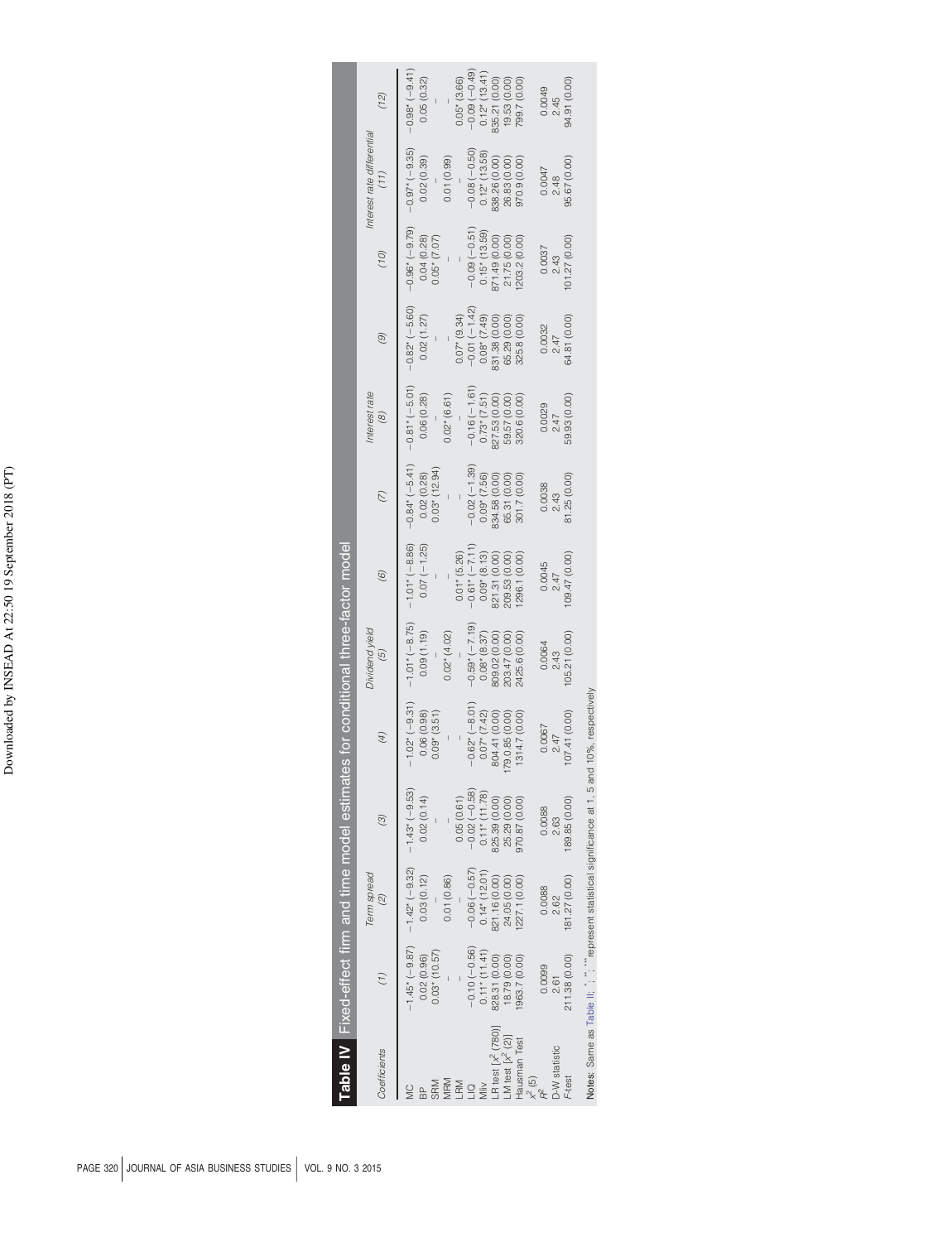Downloaded by INSEAD At 22:50 19 September 2018 (PT) Downloaded by INSEAD At 22:50 19 September 2018 (PT)

| Coefficients<br>ntercept<br>MRM<br>LRM<br>SRM<br>Mliv<br>WC<br>$\subseteq$<br>$\frac{p}{\beta}$ | $-4.83(-2.17)[-1.94]$<br>$0.22(-0.11)$ [-0.03]<br>1.55 (1.02) [0.83]<br>0.39(0.12)[1.23]<br>0.61(0.27)[0.43]<br>5.13 (3.06) [2.78] | Table V Fama-MacBeth regression estimates for three-factor and four-factor model<br>Fama and French three-factor model<br>$-3.27(-5.70)$ [ $-2.01$ ]<br>$(1.24 (-0.83) [-0.27]$<br>1.17(0.63)[0.21]<br>0.24(0.34)[0.22]<br>$3.24(2.09)$ [1.98]<br>1.39(1.11)[0.72]<br>Term spread<br>$\overline{c}$ | $-5.20(-2.58)$ $[-1.84]$<br>$-1.52(-1.20)$ [-0.87]<br>$0.57(0.39)$ $0.16$<br>0.73(0.32)[0.17]<br>$1.42(1.83)$ [1.24]<br>5.29 (2.62) [2.02]<br>$\widehat{\omega}$ | $-3.55(-2.01)$ [-1.82]<br>$-2.71(-2.47)$ [-1.73]<br>1.83 (1.49) [0.60]<br>$1.28(0.92)$ [1.21]<br>0.37(0.82)[0.64]<br>$3.91(2.06)$ [1.91]<br>(4) | Carhart four-factor model<br>$-4.10(-2.62)$ $[-2.08]$<br>$-1.66(-0.22)[-0.16]$<br>0.39(0.45)[0.17]<br>1.40 (1.16) [0.43]<br>1.46 (0.61) [0.22]<br>$3.52(2.38)$ [1.82]<br>Term spread<br>(5) | $-1.63(-0.38)$ $[-0.20]$<br>$-4.61(-3.29)$ $[-1.93]$<br>$1.22(1.37)$ [1.21]<br>0.35(0.17)[0.11]<br>0.83 (1.76) [1.33]<br>3.08(2.41)[1.87]<br>$\widehat{\circ}$ |
|-------------------------------------------------------------------------------------------------|------------------------------------------------------------------------------------------------------------------------------------|-----------------------------------------------------------------------------------------------------------------------------------------------------------------------------------------------------------------------------------------------------------------------------------------------------|------------------------------------------------------------------------------------------------------------------------------------------------------------------|-------------------------------------------------------------------------------------------------------------------------------------------------|---------------------------------------------------------------------------------------------------------------------------------------------------------------------------------------------|----------------------------------------------------------------------------------------------------------------------------------------------------------------|
| $P^2(%)$                                                                                        | Notes: This table presents the time series averages of<br>83.                                                                      | 8.c                                                                                                                                                                                                                                                                                                 | 3.42                                                                                                                                                             | individual stock cross-sectional ordinary least squares (OLS) regression coefficient estimates using the Fama-MacBeth<br>3.73                   | 2.62                                                                                                                                                                                        | 85<br>28                                                                                                                                                       |

Notes: This table presents the time series averages of individual stock cross-sectional ordinary least squares (OLS) regression coefficient estimates using the Fama-MacBeth<br>approach; r<sup>ee</sup> is the time series average of the Notes: This table presents the time series averages averages the time series averages averages averages of individual stock cross-sectional states averages averages averages averages averages as the Fama–MacBeth approach; *R*2 is the time series average of the monthly adjusted *R*2; the OLS *t*-statistics are presented under the coefficient estimates, *t*-statistics in parenthesis use standard errors as per Shanken (1990)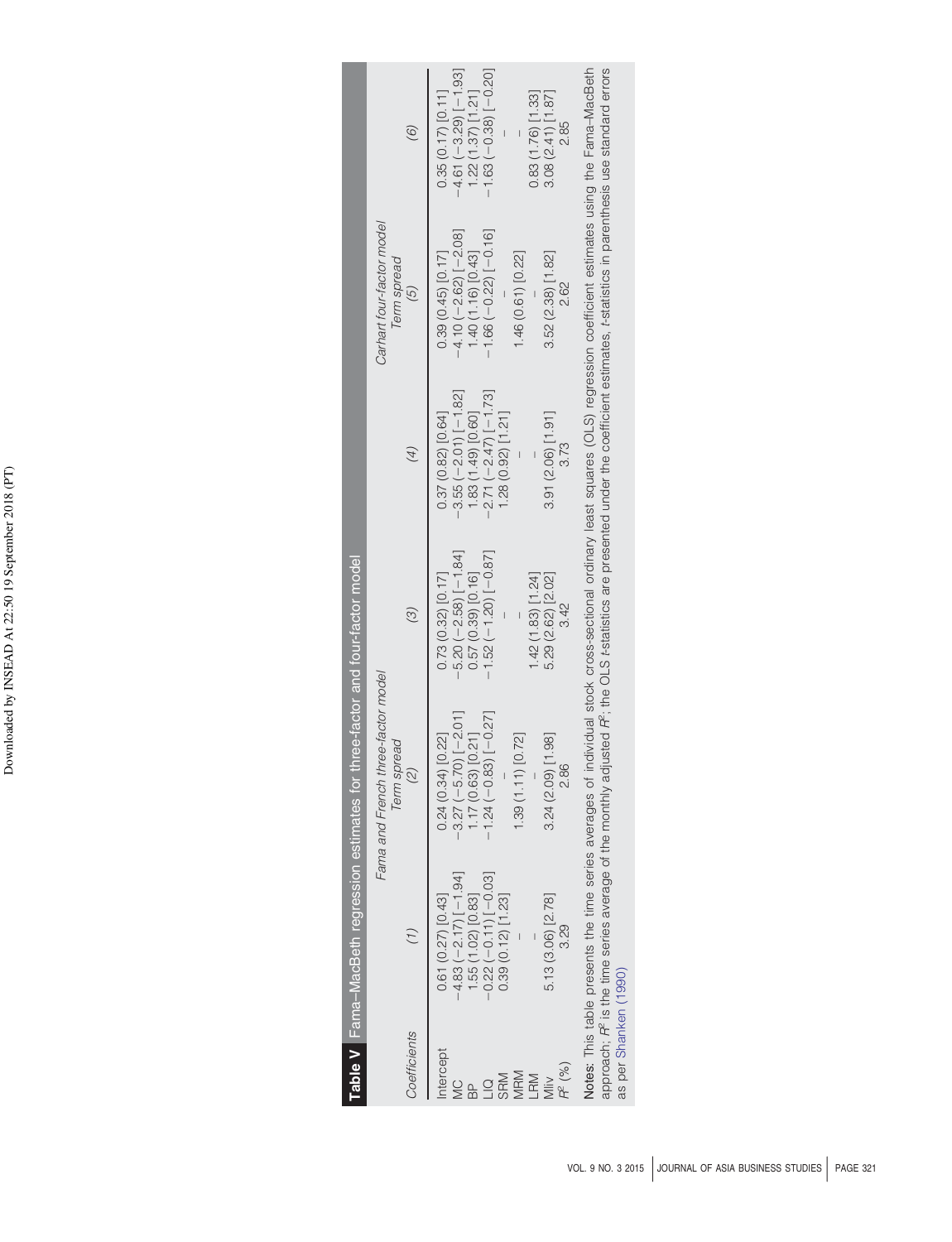| ı                |
|------------------|
| l                |
| í<br>ı<br>I<br>i |
| l<br>ı<br>l      |
| I<br>I           |
| ۱<br>ı           |

|                                    | Table VI Fixed-effect firm and time model estimates for conditional Carhart four-factor model |                                                 |                         |                                |                                                                   |                                |                               |                                 |                        |                               |                                    |                        |
|------------------------------------|-----------------------------------------------------------------------------------------------|-------------------------------------------------|-------------------------|--------------------------------|-------------------------------------------------------------------|--------------------------------|-------------------------------|---------------------------------|------------------------|-------------------------------|------------------------------------|------------------------|
| Coefficients                       |                                                                                               | Term spread                                     |                         | $^{(4)}$                       | Dividend yield<br>(5)                                             |                                |                               | Interest rate<br>$\circledcirc$ | ම                      |                               | Interest rate differential<br>(11) | (12)                   |
|                                    |                                                                                               | $-1.44*(-9.61)$ $-1.41*(-1.41)$ $-1.39*(-8.58)$ |                         | $-1.07*(-9.37)$                | $-1.03*(-9.37)$                                                   | $-1.01*(-19.4)$                | $-0.86*(-5.91)$               | $-0.85*(-5.69)$                 | $-0.86*(-6.21)$        | $-0.96*(-9.57)$               | $-0.94*(-9.21)$                    | $-0.94*(-9.41)$        |
|                                    | 0.02(0.98)                                                                                    | 0.02(0.15)                                      | 0.06(0.17)              |                                |                                                                   |                                |                               | 0.04(0.56)                      | 0.02(0.48)             |                               | 0.02(0.37)                         | 0.02(0.29)             |
|                                    | $-0.11(-0.60)$                                                                                | $-0.12(-0.61)$                                  | $-0.16(-0.61)$          | $0.07(1.14)$<br>-0.63* (-7.81) | $\begin{array}{c} 0.07 \ (1.16) \\ -0.65^* \ (-7.71) \end{array}$ | $0.07(1.37)$<br>-0.63* (-7.47) | $0.02(0.47)$<br>-0.03 (-1.41) | $0.03(-1.39)$                   | $-0.02(-1.44)$         | $0.03(0.25)$<br>-0.02 (-0.57) | $-0.02(-0.57)$                     | $-0.03(-0.58)$         |
| SRM                                | $0.03$ (10.7)                                                                                 |                                                 |                         | $0.09*(4.1)$                   |                                                                   |                                | $0.04*(12.8)$                 |                                 |                        | $0.03*(7.2)$                  |                                    |                        |
| WHM                                |                                                                                               | 0.01(1.15)                                      |                         |                                | $0.08*(4.18)$                                                     |                                |                               | $0.02*(6.47)$                   |                        |                               | 0.02(0.94)                         |                        |
| LRM                                |                                                                                               |                                                 | 0.05(0.45)              |                                |                                                                   | 0.02(1.26)                     |                               |                                 | 0.03(1.73)             |                               |                                    | 0.04(1.11)             |
|                                    | $1.12*(11.1)$                                                                                 | $0.14*(11.9)$                                   | $0.12*(12.6)$           | $0.09*(7.6)$                   | $0.06*(7.8)$                                                      | $0.08*(8.6)$                   | $0.08*(7.3)$                  | $0.07*(7.7)$                    | $0.07*(7.9)$           | $0.14*(12.9)$                 | $0.15*(12.7)$                      | $0.14*(11.9)$          |
| $-R$ test $[x^{2}(780)]$           |                                                                                               | (0.00) 10.59%                                   | 10.26 (0.00)            | 814.24 (0.00)                  | 822.11 (0.00)                                                     | 319.36 (0.00                   | (29.34(0.00))                 | (0.00) 15/(27.15                | 21.19 (0.00)           | 328.53 (0.00)                 | 821.37 (0.00)                      | 19.27 (0.00)           |
| -M test $[x^2(2)]$<br>Hausman test | 809.21 (0.00)<br>39.01 (0.00)                                                                 | 38.78 (0.00)                                    | 38.57 (0.00)            | 175.02 (0.00)                  | 199.61 (0.00)                                                     | 201.77 (0.00)                  | 47.33 (0.00)                  | 45.79 (0.00)                    | 48.27 (0.00)           | 17.19 (0.00)                  | 21.29 (0.00)                       | 17.51 (0.00)           |
| $\frac{1}{2}$ (5)]                 | 2,797.1 (0.00)<br>0.0099                                                                      | 1,369.0 (0.00)<br>0.0080                        | 1,025.2(0.00)<br>0.0089 | 2,791.7 (0.00)<br>0.0062       | 2,021.3 (0.00)<br>0.0062                                          | 1,119.5 (0.00)<br>0.0063       | 325.1 (0.00)<br>0.0045        | 339.7 (0.00)<br>0.0028          | 343.2 (0.00)<br>0.0031 | 1,085.5 (0.00)<br>0.0048      | 902.1 (0.00)<br>0.0041             | 755.7 (0.00)<br>0.0044 |
| 0-W statistic                      | 2.36                                                                                          | 2.31                                            | 2.36                    | 2.41                           | 2.44                                                              | 2.45                           | 2.44                          | 2.47                            | 2.48                   | 2.47                          | 2.46                               | 2.48                   |
| Fitest                             | 231.11 (0.00)                                                                                 | 192.05 (0.00)                                   | 188.67 (0.00)           | 111.47 (0.00)                  | 117.36 (0.00)                                                     | 121.31(0.00)                   | 91.83 (0.00)                  | 65.27 (0.00)                    | 71.49 (0.00)           | 98.43 (0.00)                  | 90.83(0.00)                        | 91.29 (0.00)           |
|                                    | Notes: Same as Table II; ; ; ; ; represent statistical significance at 1, 5 and               |                                                 |                         | 10%, respectively              |                                                                   |                                |                               |                                 |                        |                               |                                    |                        |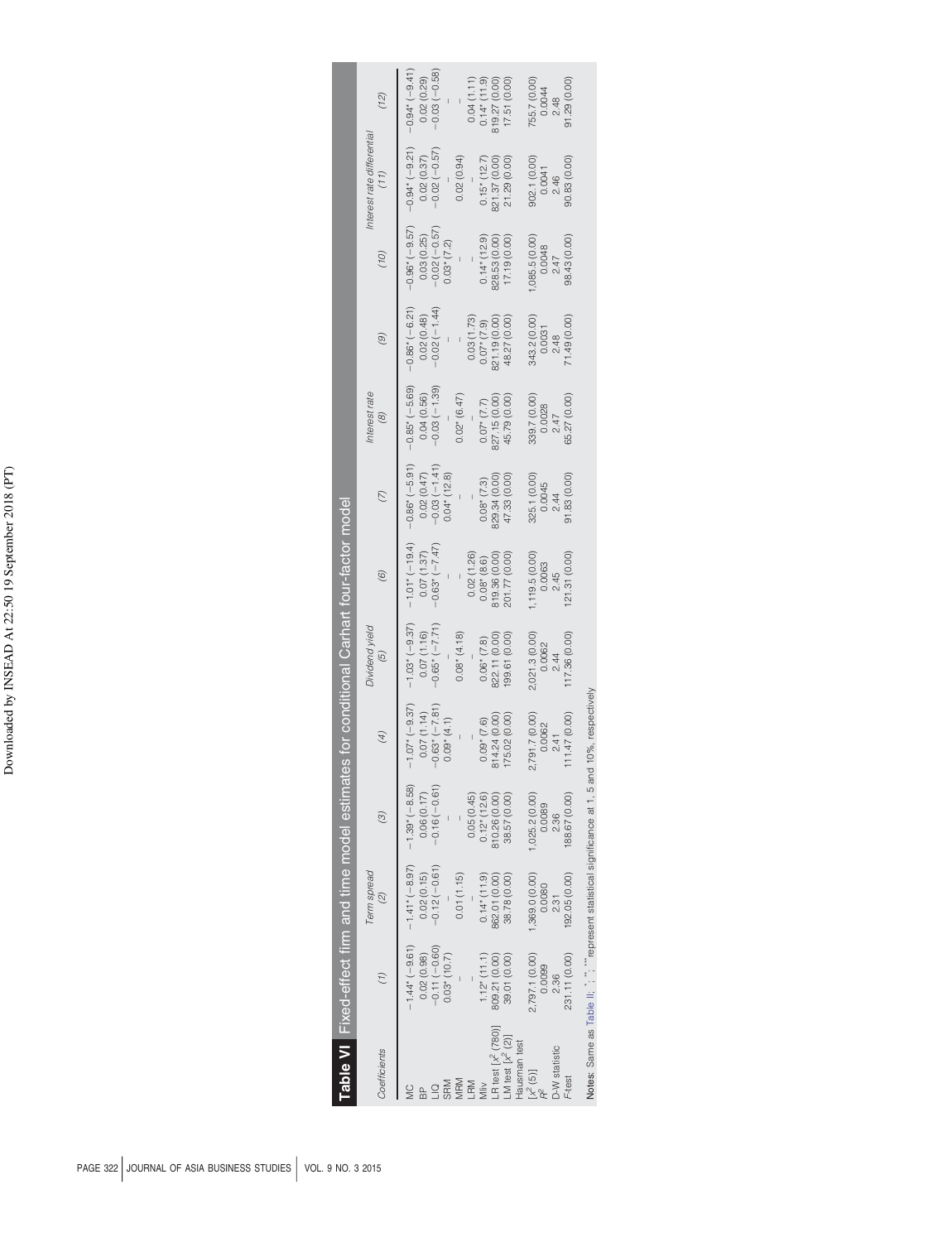To briefly sum up, results across all the alternative APMs specifications suggest that, as compared to unconditional APMs, conditional models perform better to capture the asset pricing anomalies. APMs in their unconditional specification are able to explain only the LIQ and BP effects completely. Among the conditional APMs, conditional CAPM performs poorly to capture asset pricing anomaly effects as compared to the other conditional multifactor models like three-factor model and Carhart four-factor model. Among the conditional three-factor model and Carhart four-factor model, we observe that both the models scaled with the TS conditioning information variable perform better by explaining BP, LIQ, MRM and LRM anomaly effects. It is, however, interesting and appealing to note that none of the APMs either in their unconditional or conditional specifications are able to capture the MC, Mliv or SRM effects. The reported strong presence of short-term momentum effect, i.e. SRM in the context of Indian stock market, is qualitatively similar to the related literature in the context of emerging markets. Griffin *et al.* (2003) suggest that the differential profit associated with the momentum strategy shows weak evidence in the emerging markets as compared to the developed markets. For instance, as compared to Rouwenhorst's (1998) findings of significant momentum profit (on average 0.91 per cent per month) in 11 of the 12 European markets and Jegadeesh and Titman's (1993) average 0.95 per cent per month for the US market, Rouwenhorst (1999) found that only 6 of the 20 emerging markets exhibit momentum profits (average 0.39 per cent per month). Although our empirical approach is very different as compared to the aforementioned studies, the strong presence of short-term momentum, i.e. SRM2-3, and not the long-term momentum, i.e. LRM7-12, gives an indication that the lower momentum profit observed by Rouwenhorst (1999) using long-term momentum scenario with one-year holding period may be due to the special nature of emerging markets. The significant cross-sectional regularity observed with respect to size and momentum is also consistent with the findings of Rouwenhorst (1998), Hart *et al.* (2003) and Lischewski and Voronkova (2012), in other emerging international stock markets. However, inconsistent with Asness *et al.*'s (2009) proposition of "value and momentum everywhere" in the context of international stock markets, we find strong evidence of size and short run momentum effect. Over all, the results reveal that in emerging stock markets, the applicability of APMs and the anomaly effect behavior cannot be generalized completely with that of the developed markets because of the very different market structure.

#### 6. Robustness tests

Among the aforementioned alternative conditional APM specifications, we observe that Fama and French three-factor model (Table IV) and Carhart four-factor model (Table VI ) specification with TS conditioning information is able to explain more anomalies. To be specific, results reveal that BM, LQ, SRM and LRM anomaly effects are completely explained by the two conditional APM. However, it may be argued that our results may be because of the methodology that has been adopted. As our empirical approach is different, the results warrant robustness tests. In this section, we specify a robustness test for the two APMs using the Fama–MacBeth regression approach of Avramov and Chordia (2006). Our interest is to reexamine our data using the Fama–MacBeth regression approach to see whether our results show any deviation in terms of the observed anomaly effect.

Our robustness test results in Table V reveal that using alternative approach the anomaly effect is only persistent in MC and Mliv. In both, the three-factor model and Carhart four-factor model scaled with TS as conditioning variable is able to explain all other anomaly effect. The use of conditional Carhart four-factor model is able to explain the SRM2-3 effect, which was persistent in our earlier tests of Carhart four-factor model. In case of other anomaly effects, like BM, LIQ, MRM and LRM, results are qualitatively similar to fixed-effect firm and time model estimates.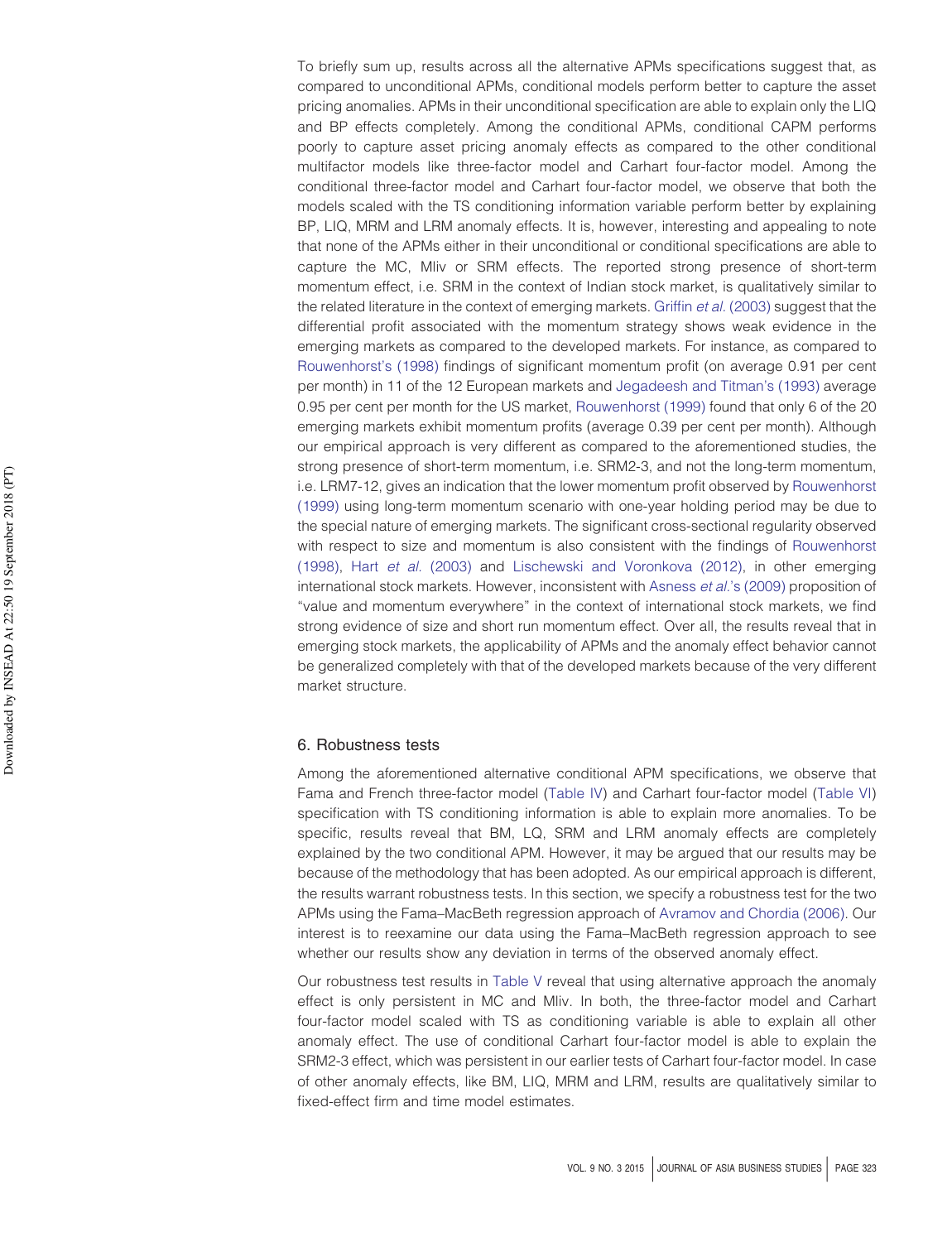#### 7. Conclusions

This paper investigates whether the alternative unconditional and conditional APMs capture the role of market anomalies in the context of emerging stock market like India. Results reveal that considering three alternative APMs in their unconditional specifications, the BP and liquidity effects can be explained by the market risk factors completely. However, conditional factor models' do not outperform their unconditional counterparts always. When the risk factors of alternative APMs are allowed to vary over time employing business cycle conditioning information like TS, the importance of medium- and long-term momentum effect have been captured to a greater extent. Results are robust to the use of alternative approach. Our finding related to the presence of significant size effect is inconsistent with asset pricing literature that argues for the disappearing size effect in the developed stock markets because practitioners use it as an investment strategy and tried to exploit the anomaly (van Dijk, 2011). Consistent with recent findings by Moor and Sercu (2013) and Dash and Mahakud (2013) for strong size effect in the Indian stock market, our findings suggest that size effect retains its importance as a profitable investment strategy. For enhancing the performance of long-term investment portfolios, the observed pattern of small size effect warrants close-ended mutual fund investment strategy. We recommend a close-ended mutual fund strategy related to size effect because small size stocks are generally attributed with illiquidity and high transaction cost characteristics. Considering a short-term investment scenario, the investment managers can look forward to the large size stocks. We expect that large size stocks with high liquidity may be better suitable for the momentum strategy implementation because of the lower risk of illiquidity. However, the high transaction costs because of frequent portfolio rebalancing in a short horizon investment window warrants due attention under such momentum investment strategy.

The results also reveal that market leverage effect is still persistent in the Indian stock market. This warrants further research in this direction by using the approach of Chou *et al.* (2010) and Muradoglu and Sivaprasad (2013) for testing the applicability of leverage risk factor in an augmented three-factor or four-factor model. Recent findings by Avramov *et al.* (2013) also intuitive to test distress risk evidence in the context of Indian stock market and implications of financial distress for the profitability of anomaly-based trading strategies. The findings can be used for further research by incorporating some of the market anomalies which have been excluded from our sample. This will bring better understanding for the presence of market anomalies in the Indian stock market. One of the reasons of limited anomaly effect related to stock price synchronicity also gives an intuitive opportunity to test the relationship between stock price synchronicity and cross-section of stock returns behavior.

#### References

Amihud, Y. (2002), "Illiquidity and stock returns: cross-section and time-series effects", *Journal of Financial Markets*, Vol. 5 No. 1, pp. 31-56.

Antoniou, A., Herbert, Y.T.L. and Paudyal, K. (2007), "Profitability of momentum strategies in international markets: the role of business cycle variables and behavioural biases", *Journal of Banking and Finance*, Vol. 31 No. 3, pp. 955-972.

Artmann, S., Finter, P. and Kempf, A. (2012), "Determinants of expected stock returns: large sample evidence from the German market", *Journal of Business Finance & Accounting*, Vol. 39 Nos 5/6, pp. 758-784.

Asness, C.S. (1997), "The interaction of value and momentum strategies", *Financial Analysts Journal*, Vol. 53 No. 2, pp. 29-36.

Asness, C.S., Moskowitz, T.J. and Pedersen, L.H. (2009), "Value and momentum everywhere", Chicago Booth Research Paper No. 12-53.

Avramov, D. and Chordia, T. (2006), "Asset pricing models and financial market anomalies", *Review of Financial Studies*, Vol. 19 No. 3, pp. 1001-1040.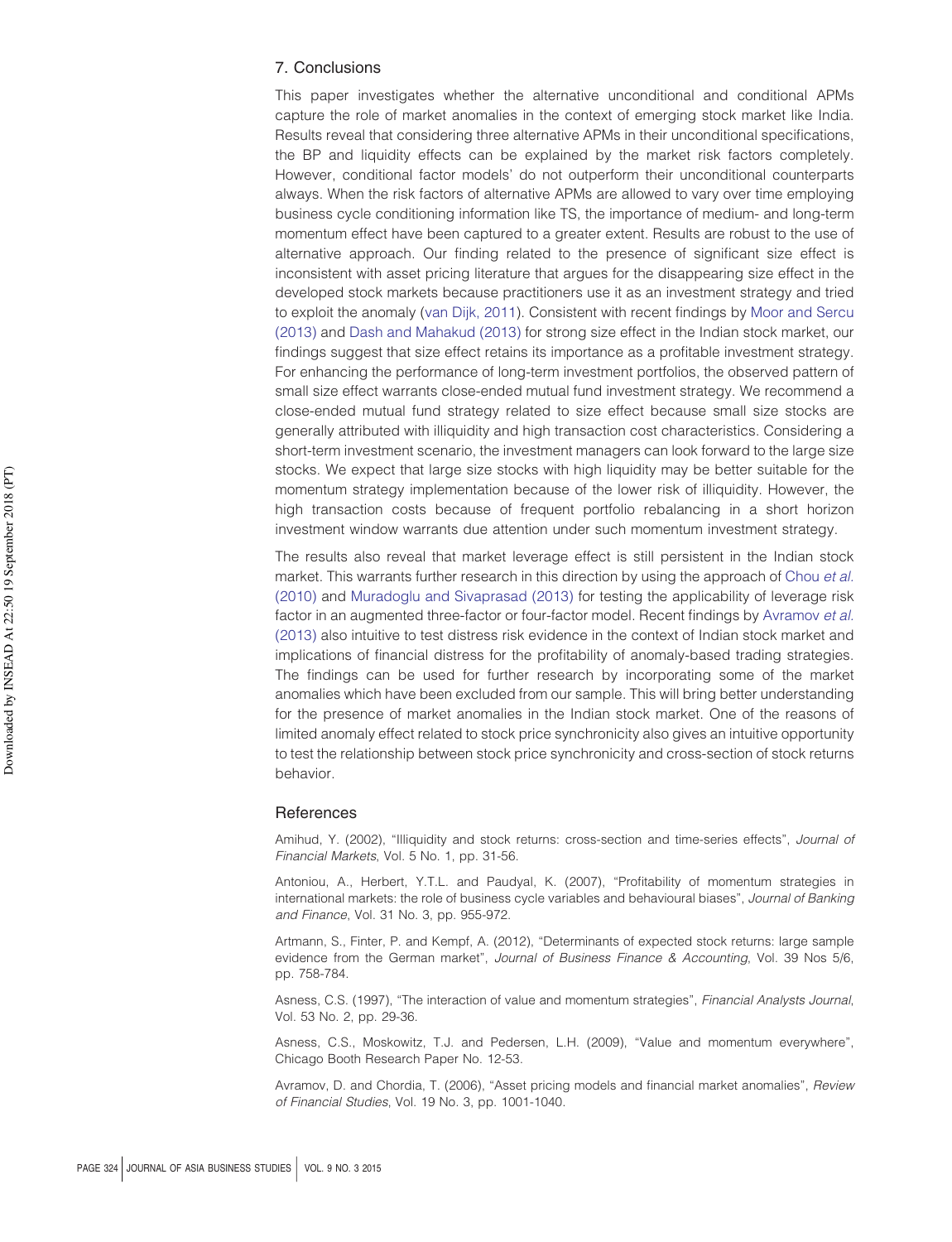Avramov, D., Chordia, T., Jostova, G. and Philipov, A. (2013), "Anomalies and financial distress", *Journal of Financial Economics*, Vol. 108 No. 1, pp. 139-159.

Banz, R.W. (1981), "The relationship between return and market value of common stocks", *Journal of Financial Economics*, Vol. 9 No. 1, pp. 3-18.

Basu, S. (1977), "Investment performance of common stocks in relation to their price-earnings ratios: a test of the efficient market hypothesis", *Journal of Finance*, Vol. 32 No. 3, pp. 663-682.

Bauer, R., Cosemans, M. and Schotman, P.C. (2010), "Conditional asset pricing and stock market anomalies in Europe", *European Financial Management*, Vol. 16 No. 2, pp. 165-190.

Bekaert, G., Harvey, C.R. and Lundblad, C. (2003), "Equity market liberalization in emerging markets", *The Journal of Financial Research*, Vol. 26 No. 3, pp. 275-299.

Biscarri, G.J. and Espinosa, G.L. (2008), "The influence of differences in accounting standards on empirical pricing models: an application to the Fama-French model", *Journal of Multinational Financial Management*, Vol. 18 No. 4, pp. 369-388.

Brennan, M.J., Chordia, T. and Subrahmanyam, A. (1998), "Alternative factor specifications, security characteristics, and the cross-section of expected stock returns", *Journal of Financial Economics*, Vol. 49 No. 3, pp. 345-373.

Breusch, T.S. and Pagan, A.R. (1980), "The Lagrange multiplier test and its applications to model specification in econometrics", *Review of Economic Studies*, Vol. 47 No. 1, pp. 239-253.

Brockman, P. and Chung, D.Y. (2002), "Commonality in liquidity: evidence from an order-driven market structure", *Journal of Financial Research*, Vol. 25 No. 4, pp. 521-539.

Carhart, M.M. (1997), "On persistence in mutual fund performance", *Journal of Finance*, Vol. 52 No. 1, pp. 57-82.

Chan, K.C. and Chen, N. (1991), "Structural and return characteristics of small and large firms", *Journal of Finance*, Vol. 46 No. 4, pp. 1467-1484.

Chan, L., Lakonishok, J. and Sougiannis, T. (2001), "The stock market valuation of research and development expenditures", *Journal of Finance*, Vol. 56 No. 6, pp. 2431-2456.

Chana, K. and Hameed, A. (2006), "Stock price synchronicity and analyst coverage in emerging markets", *Journal of Financial Economics*, Vol. 80 No. 1, pp. 115-147.

Chang, Y.Y., Faff, R. and Hwang, C.Y. (2010), "Liquidity and stock returns in Japan: new evidence", *Pacific-Basin Finance Journal*, Vol. 18 No. 1, pp. 90-115.

Chen, X., Kim, K.A., Yaoc, T. and Yu, T. (2010), "On the predictability of Chinese stock returns", *Pacific-Basin Finance Journal*, Vol. 18 No. 4, pp. 403-425.

Chordia, T. and Shivakumar, L. (2002), "Momentum, business cycle, and time-varying expected returns", *Journal of Finance*, Vol. 57 No. 2, pp. 985-1020.

Chou, P.H., Kob, K.C. and Lin, S.J. (2010), "Do relative leverage and relative distress really explain size and book-to-market anomalies?" *Journal of Financial Markets*, Vol. 13 No. 1, pp. 77-100.

Cochrane, J.H. (1996), "A cross sectional test of an investment based APMs", *Journal of Political Economy*, Vol. 104 No. 3, pp. 572-621.

Cooper, M.J., Gulen, H. and Schill, M.J. (2008), "Asset growth and the cross-section of stock returns", *Journal of Finance*, Vol. 63 No. 4, pp. 1609-1651.

Dash, S.R. and Mahakud, J. (2013), "Conditional multifactor APMs and market anomalies", *Journal of Indian Business Research*, Vol. 5 No. 4, pp. 271-294.

De Bondt, W.F.M. and Thaler, R. (1985), "Does the stock market overreact?", *The Journal of Finance*, Vol. 40 No. 3, pp. 793-805.

Drobetz, W., Sturmer, S. and Zimmermann, H. (2002), "Conditional asset pricing in emerging stock markets", *The Swiss Journal of Economics and Statistics*, Vol. 138 No. 4, pp. 507-526.

Fama, E.F. (1990), "Stock returns, expected returns, and real activity", *Journal of Financial Economics*, Vol. 45 No. 4, pp. 1089-1108.

Fama, E.F. (1998), "Market efficiency, long-term returns, and behavioral finance", *Journal of Financial Economics*, Vol. 49 No. 3, pp. 283-306.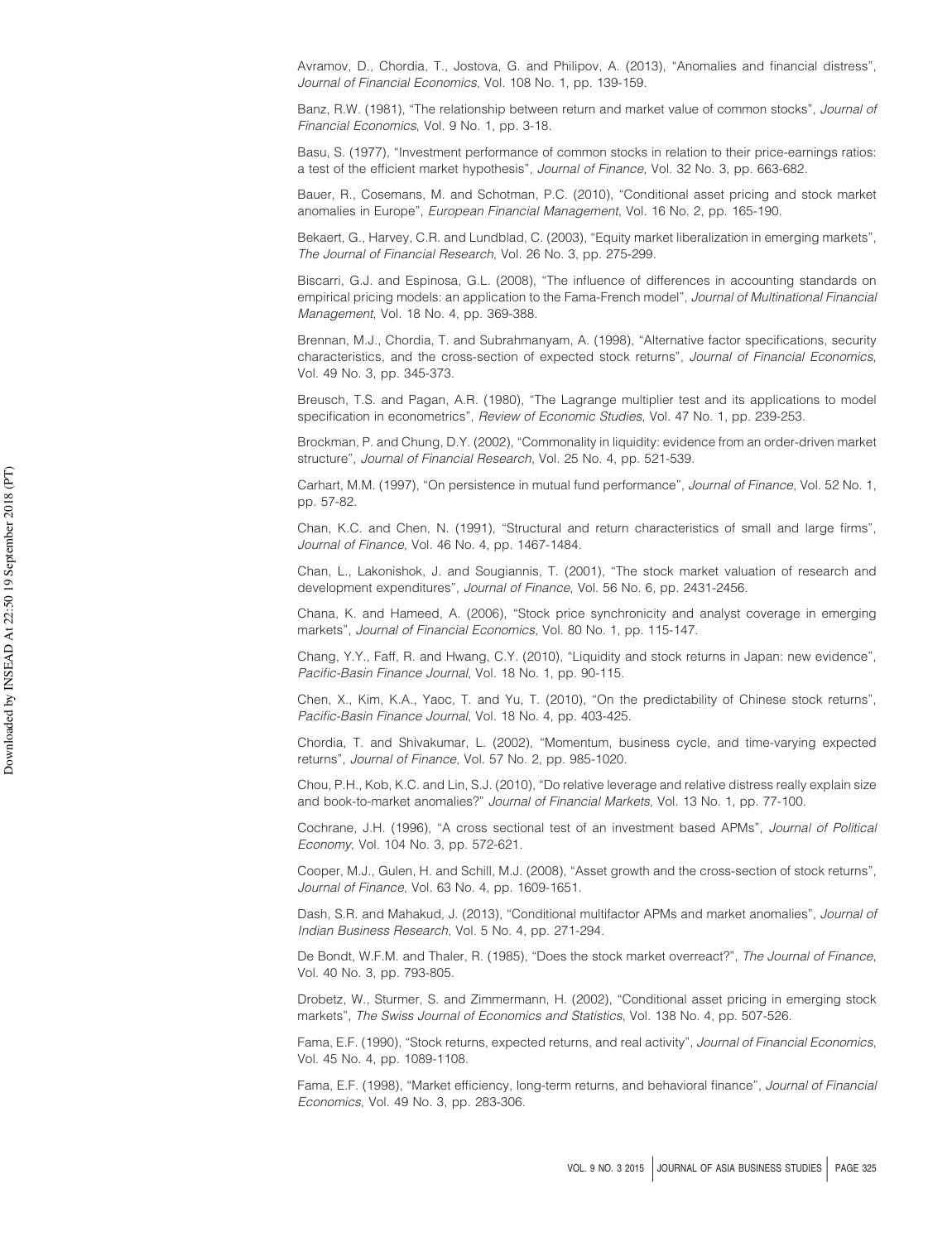Fama, E.F. and French, K.R. (1988), "Dividend yields and expected stock returns", *Journal of Financial Economics*, Vol. 22 No. 1, pp. 3-25.

Fama, E.F. and French, K.R. (1992), "The cross-section of expected stock returns", *Journal of Finance*, Vol. 47 No. 2, pp. 427-465.

Fama, E.F. and French, K.R. (1993), "Common risk factors in the returns on stocks and bonds", *Journal of Financial Economics*, Vol. 33 No. 1, pp. 3-56.

Fama, E. and MacBeth, J. (1973), "Risk, return and equilibrium: empirical tests", *Journal of Political Economy*, Vol. 81 No. 3, pp. 607-636.

Gourieroux, C., Holly, A. and Monfort, A. (1982), "Likelihood ratio test, Wald test, and Kuhn-Tucker test in linear models with inequality constraints on the regression parameters", *Econometrica*, Vol. 50 No. 1, pp. 63-80.

Goyal, A. (2012), "Empirical cross-sectional asset pricing: a survey", *Financial market and Portfolio Management*, Vol. 26 No. 1, pp. 3-38.

Griffin, J., Ji, X. and Martin, S. (2003), "Momentum investing and business cycle risk: evidence from pole to pole", *Journal of Finance*, Vol. 58 No. 6, pp. 2515-2547.

Hart, J. van der, Slagter, E. and Dijk, D. van (2003), "Stock selection strategies in emerging markets", *Journal of Empirical Finance*, Vol. 10 Nos 1/2, pp. 105-132.

Haugen, R.A. and Baker, N.L. (1996), "Commonality in the determinants of expected stock returns", *Journal of Financial Economics*, Vol. 41 No. 3, pp. 401-439.

Hausman, J.A. (1978), "Specification tests in econometrics", *Econometrica*, Vol. 46 No. 6, pp. 1251-1271.

Ho, C. and Hung, C.H. (2009), "Investor sentiment as conditioning information in asset pricing", *Journal of Banking and Finance*, Vol. 33 No. 5, pp. 892-903.

Ho, C.W. (2012), "The role of investor sentiment in asset pricing", Doctoral thesis, Durham University, Durham.

Hsiao, C. (1986), *Analysis of Panel Data, Econometric Society Monographs No. 11*, Cambridge University Press, New York, NY.

Iqbal, J., Brooks, R. and Galagedera, U.A.D. (2010), "Testing conditional APMs: an emerging market perspective", *Journal of International Money and Finance*, Vol. 29 No. 5, pp. 897-918.

Jagannathan, R. and Wang, Z. (1996), "The conditional CAPM and the cross-section of expected returns", *Journal of Finance*, Vol. 51 No. 1, pp. 3-53.

Jegadeesh, N. and Titman, S. (1993), "Returns to buying winners and selling losers: implications for stock market efficiency", *Journal of Finance*, Vol. 48 No. 1, pp. 65-91.

Jensen, G.R. and Mercer, J.M. (2002), "Monetary policy and the cross-section of expected stock returns" *The Journal of Financial Research*, Vol. 25 No. 1, pp. 125-139.

Jun, S.G., Marathe, A. and Shawky, A.H. (2003), "Liquidity and stock returns in emerging equity markets", *Emerging Markets Review*, Vol. 4 No. 1, pp. 1-24.

Kothari, S., Shanken, J. and Sloan, R.G. (1995), "Another look at the cross-section of expected stock returns", *The Journal of Finance*, Vol. 50 No. 1, pp. 185-224.

Lakonishok, J., Shleifer, A. and Vishny, W.R. (1994), "Contrarian investment, extrapolation, and risk", *Journal of Finance*, Vol. 49 No. 5, pp. 1541-1578.

Lim, K. and Brooks, R. (2010), "Why do emerging stock markets experience more persistent deviations from a random walk over time: a country level analysis", *Macroeconomic Dynamics*, Vol. 14 No. 1, pp. 3-41.

Lintner, J. (1965), "The valuation of risky assets and the selection of risky investments in stock portfolios and capital budgets", *Review of Economics and Statistics*, Vol. 47 No. 1, pp. 13-37.

Lischewski, J. and Voronkova, S. (2012), "Size, value and liquidity, do they really matter on an emerging stock market?", *Emerging Markets Review*, Vol. 13 No. 1, pp. 8-25.

Lo, A.W. and MacKinlay, A.C. (1990), "Data-snooping biases in tests of financial APMs", *Review of Financial Studies*, Vol. 3 No. 3, pp. 431-468.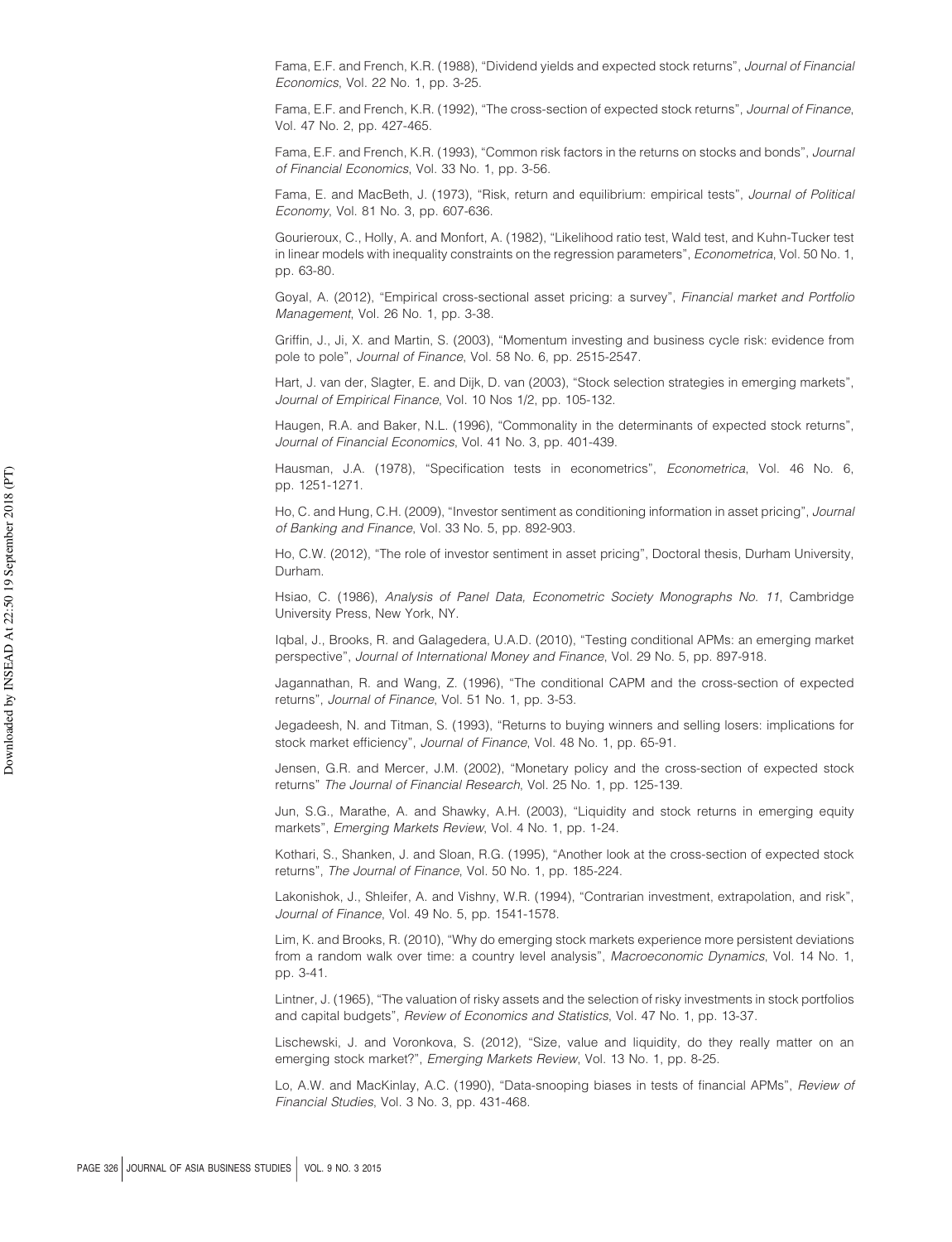MacKinlay, A.C. (1995), "Multifactor models do not explain deviations from the CAPM", *Journal of Financial Economics*, Vol. 38 No. 1, pp. 3-28.

Maio, P. and Santa-Clara, P. (2012), "Multifactor models and their consistency with the ICAPM", *Journal of Financial Economics*, Vol. 106 No. 3, pp. 586-613.

Mohanty, P. (2002), "Evidence of size effect on stock returns in India", *Vikalpa: The Journal for Decision Makers*. Vol. 27 No. 3, pp. 27-37.

Moor, L.D. and Sercu, P. (2013), "The smallest firm effect: an international study", *Journal of International Money and Finance*, Vol. 32, pp. 129-155.

Morck, R., Yeung, B. and Yu, W. (2000), "The information content of stock markets: why do emerging markets have synchronous stock price movements?", *Journal of Financial Economics*, Vol. 58 Nos 1/2, pp. 215-260.

Muradoglu, Y.G. and Sivaprasad, S. (2013), "The effect of leverage mimicking portfolios in explaining stock returns variations", *Studies in Economics and Finance*, Vol. 30 No. 2, pp. 94-107.

Narayan, K.P. and Zheng, X. (2010), "Market liquidity risk factor and financial market anomalies: evidence from the Chinese stock market", *Pacific-Basin Finance Journal*, Vol. 18 No. 2, pp. 509-520.

Pastor, L. and Stambaugh, R.F. (2003), "Liquidity risk and expected stock returns", *Journal of Political Economy*, Vol. 111 No. 3, pp. 642-685.

Rouwenhorst, K.G. (1998), "International momentum strategies", *Journal of Finance*, Vol. 53 No. 1, pp. 267-284.

Rouwenhorst, K.G. (1999), "Local return factors and turnover in emerging stock markets", *Journal of Finance*, Vol. 54 No. 4, pp. 1439-1464.

Schwert, G.W. (2003), "Anomalies and market efficiency", *Handbook of the Economics of Finance*, North Holland, Amsterdam.

Sehgal, S. and Jain, S. (2011), "Short-term momentum patterns in stock and sectoral returns: evidence from India", *Journal of Advances in Management Research*, Vol. 8 No. 1, pp. 99-122.

Sehgal, S. and Tripathy, V. (2005), "Size effect in Indian stock market: some empirical evidence", *Journal of Business Perspective*, Vol. 9 No. 4, pp. 27-42.

Shanken, J. (1990), "Intertemporal asset pricing: an empirical investigation", *Journal of Econometrics*, Vol. 45 Nos 1/2, pp. 99-120.

Shanken, J. (1992), "On the estimation of beta-pricing models", *Review of Financial Studies*, Vol. 5 No. 1, pp. 1-33.

Sharpe, W.F. (1964), "Capital asset prices: a theory of market equilibrium under conditions of risk", *Journal of Finance*, Vol. 19 No. 3, pp. 425-442.

Sloan, R. (1996), "Do stock prices fully reflect information in accruals and cash flows about future earnings?", *Accounting Review*, Vol. 71 No. 3, pp. 289-315.

Stattman, D. (1980), "Book values and stock returns", *The Chicago MBA: A Journal of Selected Papers*, Vol. 4 No. 4, pp. 25-45.

Subrahmanyam, A. (2010), "The cross-section of expected stock returns: what have we learnt from the past twenty-five years of research?", *European Financial Management*, Vol. 16 No. 1, pp. 27-42.

Titman, S., Wei, J. and Xie, F. (2004), "Capital investments and stock returns", *Journal of Financial and Quantitative Analysis*, Vol. 39 No. 4, pp. 677-700.

van Dijk, M.A (2011), "Is size dead? a review of the size effect in equity returns", *Journal of Banking & Finance*, Vol. 35 No. 12, pp. 3263-3274.

#### Further reading

Ferson, W. and Harvey, C. (1999), "Conditioning variables and the cross section of stock returns", *Journal of Finance*, Vol. 54 No. 4, pp. 1325-1360.

Schrimpf, A., Schröder, M. and Stehle, R. (2007), "Cross-sectional tests of conditional APMs: evidence from the German stock market", *European Financial Management*, Vol. 13 No. 5, pp. 880-907.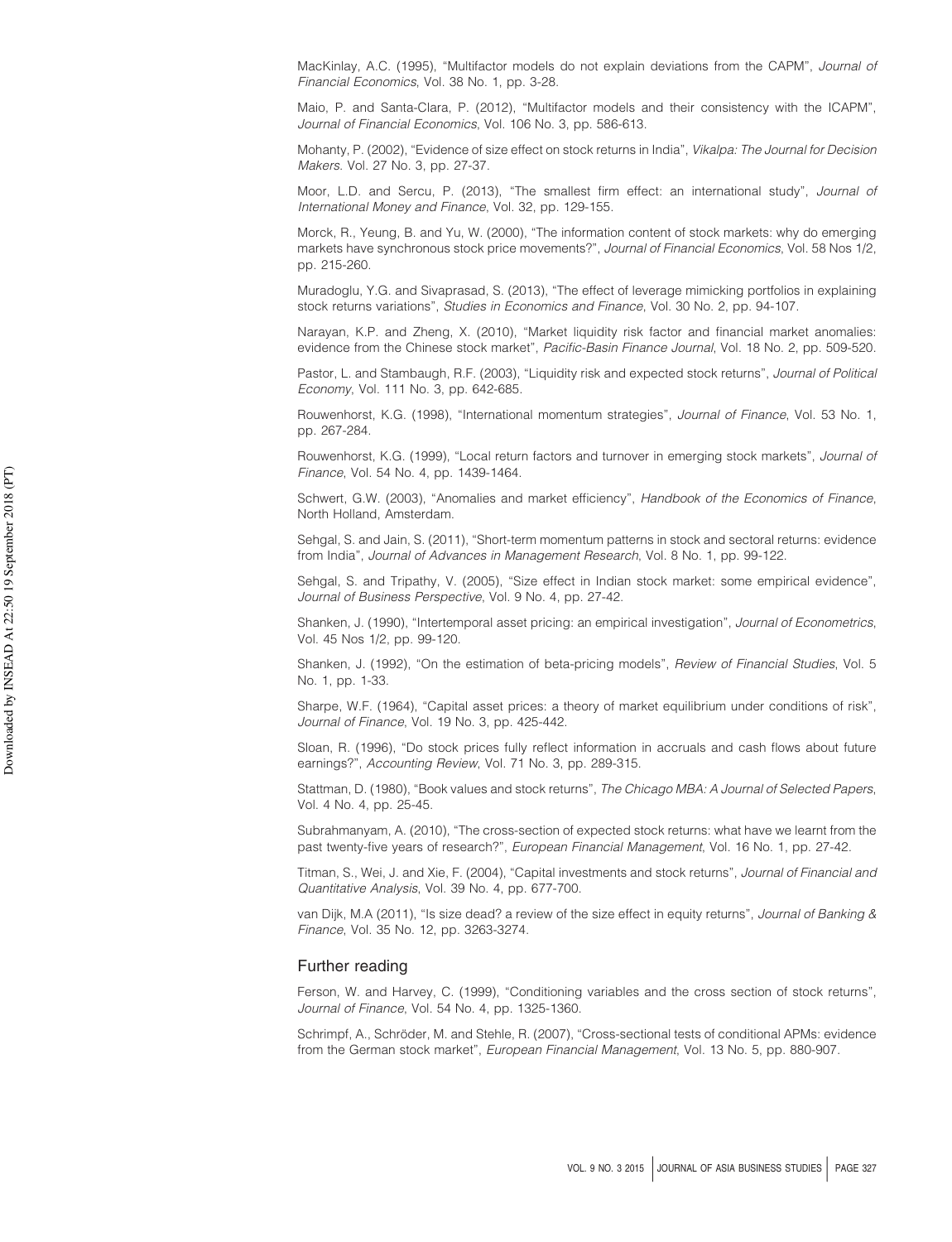|                                                            | Table AI Detail description of firm characteristics or anomalies measurement and hedge portfolio returns                                                                                                                                                                                |
|------------------------------------------------------------|-----------------------------------------------------------------------------------------------------------------------------------------------------------------------------------------------------------------------------------------------------------------------------------------|
| Symbol                                                     | Firm characteristics or anomalies measurement and hedge portfolio return difference (HPRD)                                                                                                                                                                                              |
| MC (Banz, 1981)                                            | Natural logarithm of market capitalization (stock prices times outstanding shares) at the end of<br>August of year y. (HPRD = $-2.02$ )                                                                                                                                                 |
| BP (Stattman, 1980)                                        | Ratio between book price for the fiscal year ending in calendar year y by the market value of<br>equity at the end of August in year y. (HPRD = $3.21$ )                                                                                                                                |
| E/P (Basu, 1977)                                           | Ratio of net profit for the fiscal year end March to the market capitalization at the end of the<br>August of year y. (HPRD = $1.53$ )                                                                                                                                                  |
| C/P(Lakonishok et al., 1994)                               | Sum of earnings before extraordinary items and depreciation over the firm's market<br>capitalization at the fiscal year-end March of year y. ( $HPRD = 1.59$ )                                                                                                                          |
| D/P (Fama and French, 1988)                                | Ratio of dividend paid by the firm for the fiscal year end March to the market capitalization at<br>the end of the August of year y. ( $HPRD = -0.47$ )                                                                                                                                 |
| SG (Lakonishok et al., 1994)                               | Ratio of net sales revenue for the March in the year y over the sales revenue from the March of<br>the year y-1. ( <i>HPRD</i> = $-1.72$ )                                                                                                                                              |
| AC (Sloan, 1996)                                           | Change in noncash current assets less the change in current liabilities income tax payable)<br>less depreciation, during the fiscal year ending in year y-1, scaled by the average total assets<br>at the beginning and end of that fiscal year in the calendar year y. $(HPRD = 0.84)$ |
| MOM (Jegadeesh and Titman,<br>1993)                        | Cumulative return of a stock in month t-12 through month t-2 preceding August of the year y.<br>We skip one month between portfolio formation and holding period to avoid the effects of bid-<br>ask spread, price pressure and any lagged reaction. $(HPRD = 3.06)$                    |
| LR (De Bondt and Thaler, 1985)                             | LR of a stock in the month t is measured each month by sorting stocks on past returns from<br>month t-36 through t-7. For the LR, the portfolio return has been constructed from September<br>1997 to March 2011, given the 36 month lag. ( $HPRD = 1.01$ )                             |
| RDint (Chan et al., 2001)                                  | Ratio of research and development expenditure for the fiscal year ending in calendar year y to<br>market capitalization at the end of August of year y. ( $HPRD = -0.42$ )                                                                                                              |
| AVint (Chan et al., 2001)                                  | Ratio of advertising expenditure for the fiscal year ending in calendar year y over market<br>capitalization at the end of August of calendar year y. ( $HPRD = 0.82$ )                                                                                                                 |
| LIQ (Amihud, 2002)                                         | Annual average of monthly turnover ratio i.e. number of shares traded to the number of shares<br>outstanding at the end of August of calendar year y. ( $HPRD = -0.73$ )                                                                                                                |
| Bliv (Artmann et al., 2012)<br>Mliv (Artmann et al., 2012) | Total assets divided by book equity of the fiscal year ending in year y. ( $HPRD = 1.61$ )<br>Total assets in the fiscal year ending in year y divided by market value of equity at the end of<br>August of the year y. ( $HPRD = 1.43$ )                                               |
| ROA (Artmann et al., 2012)                                 | Net earnings divided by total assets for the fiscal year end March in the calendar year y.<br>$(HPRD = -0.27)$                                                                                                                                                                          |
| CAP (Chen et al., 2010)                                    | Capital expenditure for the fiscal year ending in calendar year y over the average total assets<br>at the beginning and end of that fiscal year in calendar year y-1 and y. (HPRD = $-0.59$ )                                                                                           |
| AG (Cooper et al., 2008)                                   | Percentage change in total assets from the fiscal year ending March in calendar year y-2 to the<br>fiscal year ending in calendar year y-1. ( $HPRD = -1.52$ )                                                                                                                          |
| INVT (Titman et al., 2004)                                 | Annual change in gross fixed assets plus annual change in inventories in the fiscal year ending<br>March in year y divided by book value of total assets of the fiscal year ending in year y-1.<br>$(HPRD = -1.51)$                                                                     |

Notes: This table reports the detail description on the measurement of the firm characteristics and the hedge portfolio return variation of decile portfolios shorted on the firm characteristics; the measurement of firm characteristics closely follows the approach of Artmann *et al.* (2012), Chen *et al.* (2010) and Dash and Mahakud (2013); for the purpose of brevity, we only report the HPRDs; *HPRD* is the difference between tenth decile (i.e. largest) and first decile (i.e. smallest) of the portfolio; sample period except for long-term reversal (LR) is from September 1995 to March 2012; since NSE started its operation in 1994, sample period for LR is from September 1997 to March 2012; except for long-term reversal and momentum stocks are allocated to ten portfolios at the end of August of each year *y* (1995-2012); the portfolios formed on momentum (long-term reversal) are rearranged every month; monthly equal-weighted returns on the portfolios are calculated from September to the following August; to avoid the look ahead bias, five months gap has been provided to match the accounting data available at the end of financial year end March in calendar year *y* to the stock price data at the beginning of September in the calendar year *y*

#### Corresponding author

Saumya Ranjan Dash can be contacted at: [saumyadsh@gmail.com](mailto:saumyadsh@gmail.com)

For instructions on how to order reprints of this article, please visit our website: www.emeraldgrouppublishing.com/licensing/reprints.htm Or contact us for further details: [permissions@emeraldinsight.com](mailto:permissions@emeraldinsight.com)